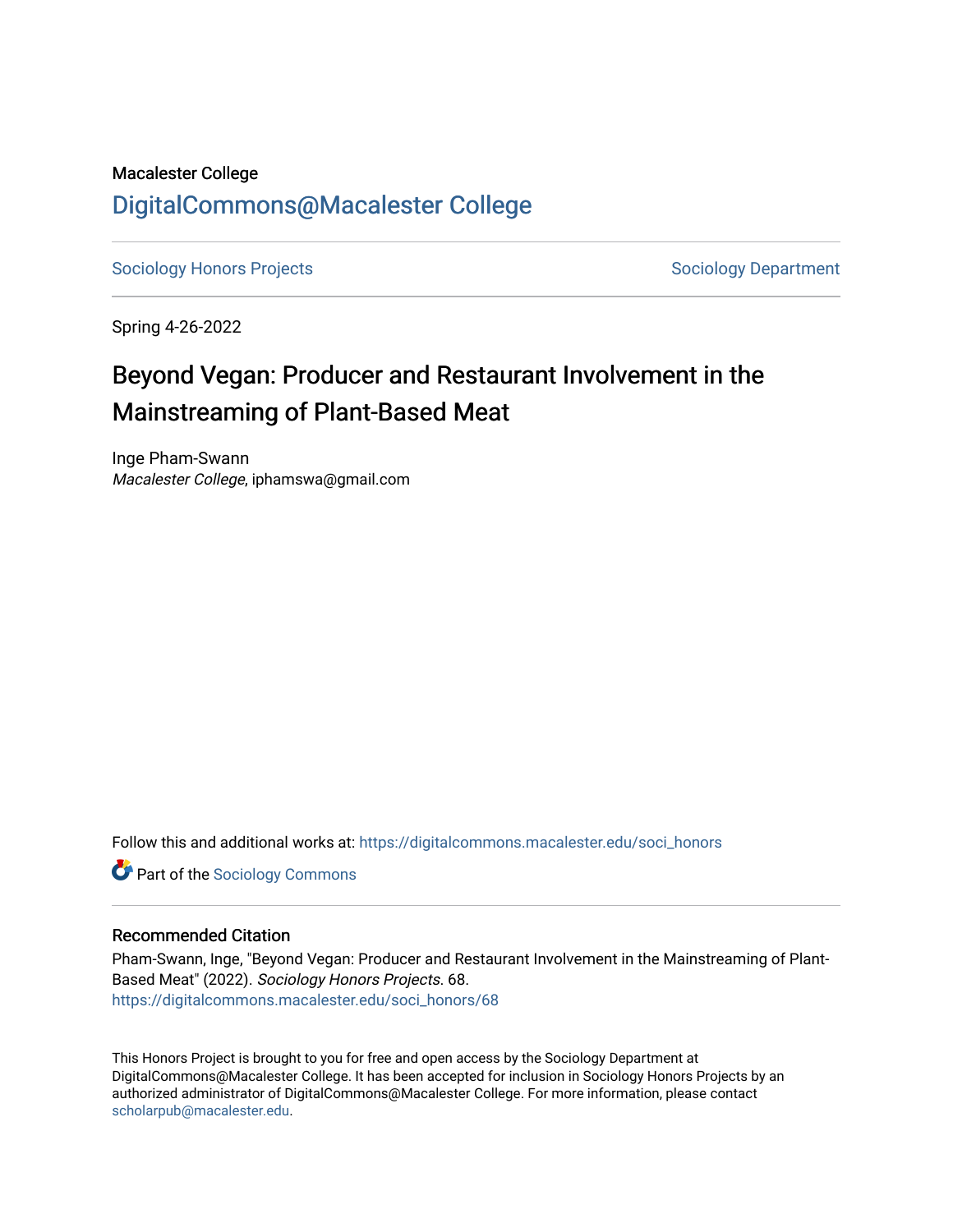# **Beyond Vegan: Producer and Restaurant Involvement in the Mainstreaming of Plant-Based Meat**

Inge Pham-Swann

Advisor: Erik Larson Sociology Department April 26, 2022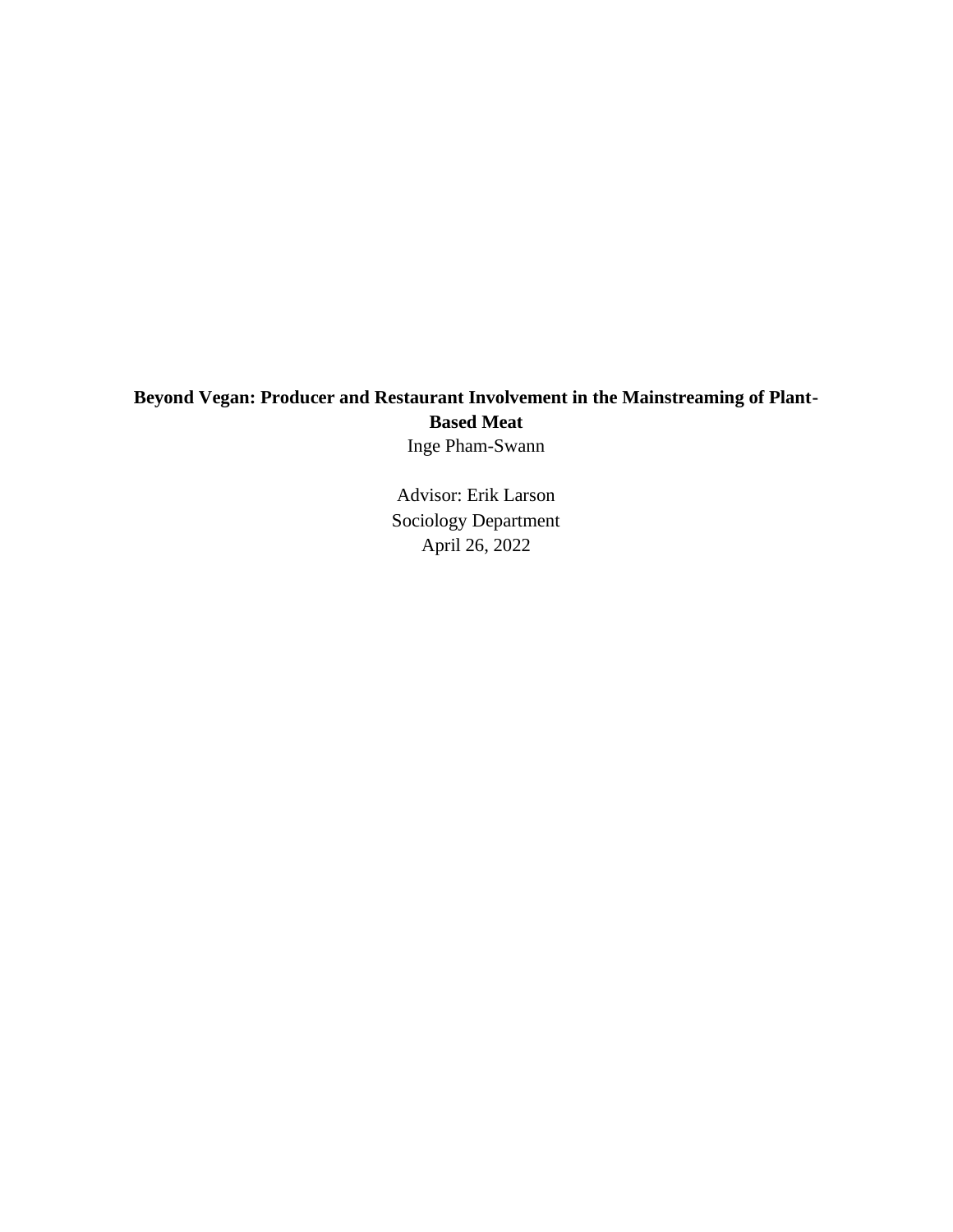# **ABSTRACT**

Insights from organizational and economic sociology predict the emergence of new product categories is not simply a matter of developing something novel, but also the result of a cultural process making claims about these products. The recent pursuit of sustainable consumption exemplifies one of these processes, linking ethical qualities and claims to create connections between products and the people who consume them. Plant-based meat, as an emerging market contextualized by the ideas of ethical consumption surrounding the broader plant-based food movement, provides a unique opportunity to explore how lifestyle movements and novel ideas result in the creation of new product categories. Drawing on ethnographic observations and interviews with plant-based meat producers and restaurants that serve these products, this project explores the emergence of plant-based meat as a set of products and as a market. I find that there is variation in how plant-based meat producers position their products based on the extent to which they connect their products to broader social movements. Despite these differences in production, restaurants understand these different products as belonging to the larger plant-based meat category and present them not on the ethical basis of producers but by using different standards of judgment based on how the restaurants position themselves to their consumers. Together, producers and restaurants engage in an interactive process to generate and integrate new products in the act of mainstreaming plant-based meat beyond an ethical project.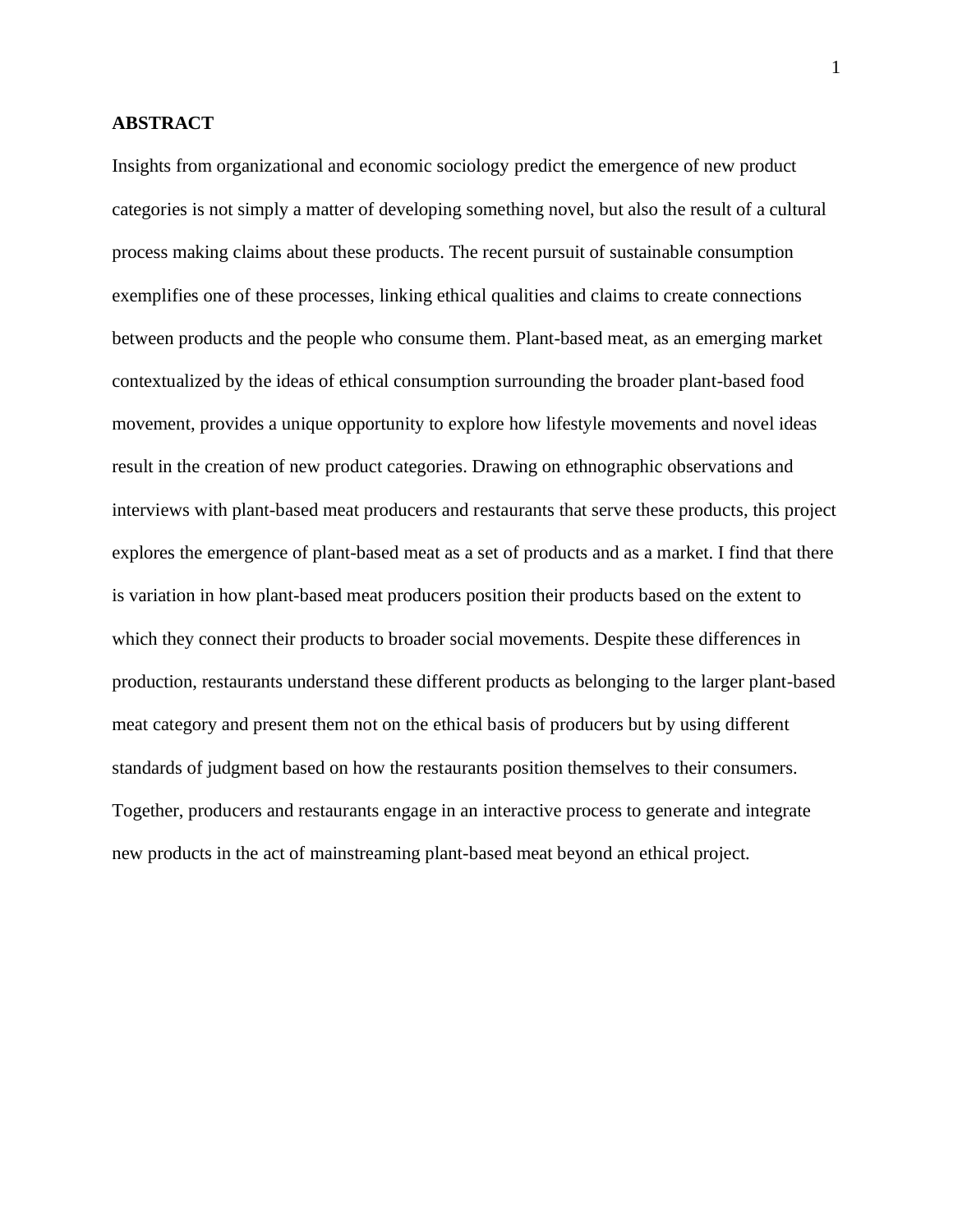# **INTRODUCTION**

Plant-based meat, understood as products that try to emulate the taste and experience of meat, are a new plant-based food product category that provide a vegan alternative to meat without removing the idea of meat itself. Producers of these products align themselves with values associated with plant-based eating, such as minimizing environmental impact and improving consumer health, but been shown to market to a different set of consumers (Piper 2020). The oxymoron of plant-based meat in itself combined with the contradictions it has with its cultural context, inspire questions about the goals and potential of the plant-based meat market.

How was the plant-based meat product category created? How have actors within the plant-based meat market made sense of these products within the context of ethical consumption and broader plant-based food movements? And more broadly, how do products with different backgrounds position unify themselves to form a cohesive product category?

Work in economic and organizational sociology suggests that new products are created as a result of innovative ideas and unique cultural contexts (Jensen 2010). Further, the sociology of consumerism describes the phenomenon of ethical consumption where consumers navigate consumption with ethical considerations in mind (Lewis & Potter 2011). In thinking about plantbased meat products, we can imagine one component of the 'unique cultural context' to be growth in the ethical consumption movement. These two sub-fields, while separately providing ideas to understand how new products are generated and how people consume them, have yet to establish how ethical consumption itself can create new markets. Plant-based meat, as an emerging market contextualized by the ethics surrounding the broader plant-based food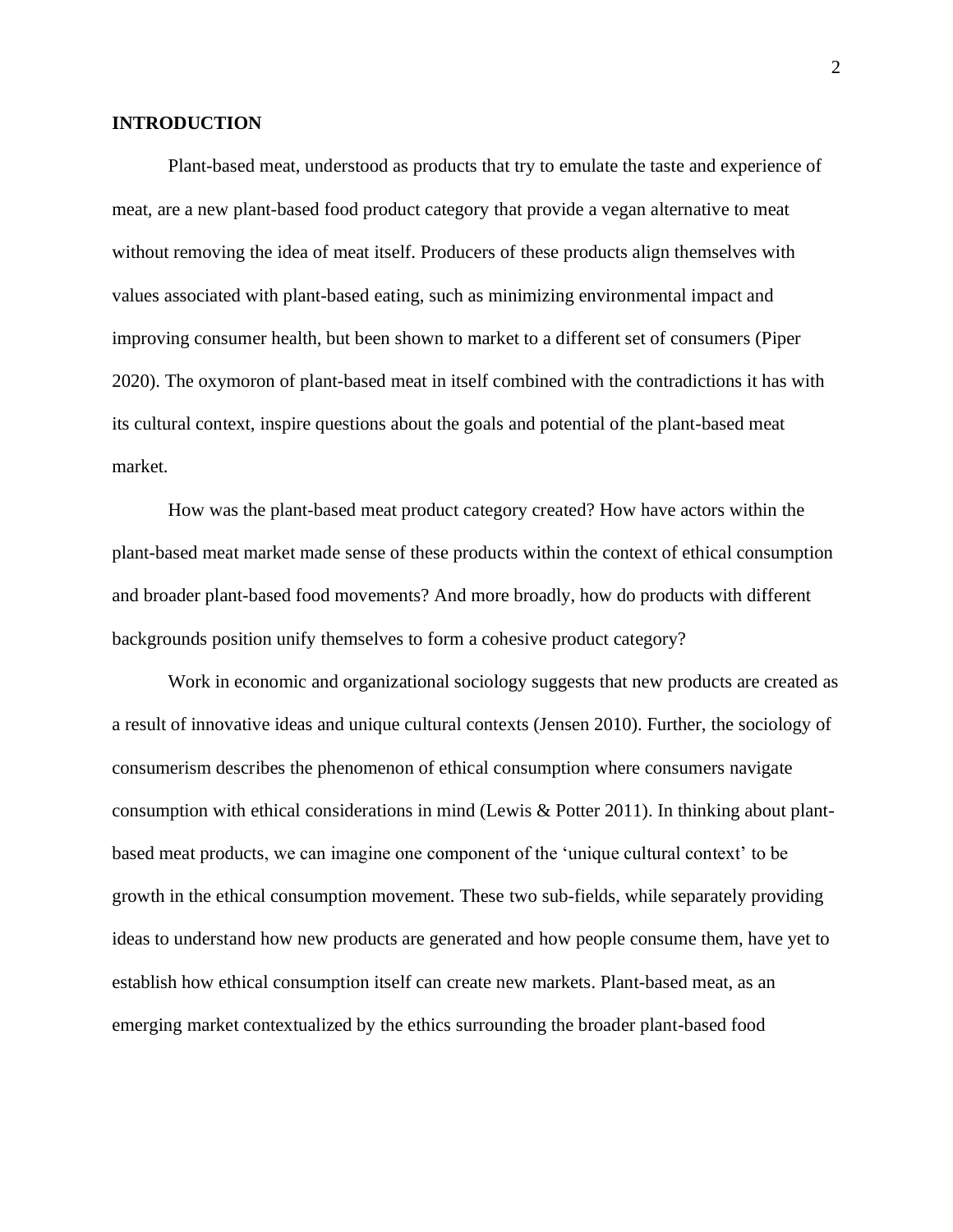movement, provides a unique opportunity to explore how culture and social structures result in a new marketplace.

This study engages with the plant-based meat market in a single, urban United States city. I utilize ethnographic observations with a local plant-based meat producer and interview data with restaurants that serve plant-based meat products to investigate how these actors understand and construct meanings in the market. I find that there is variation in where plant-based meat producers position their products based on the extent to which they connect their products to broader social movements. Despite these differences in production, restaurants understand these different products as belonging to the larger plant-based meat category and compare them not on the ethical basis of producers, but by using different standards of judgment based on how the restaurants position themselves. In looking at plant-based meat's emergence as a new product category in the context of ethical consumption, I deepen theory on product formation, while also highlighting practical applications for the plant-based meat market in the context of the current United States market and food system.

#### **LITERATURE REVIEW**

Plant-based meat is an emerging market with associations to ethical projects. Therefore, to understand the case of plant-based meat, I build on a combination of existing economic and cultural sociological theoretical frameworks that together explore how ethical consumption creates a context for new markets to emerge.

#### *Ethical consumption*

Factors that have motivated the plant-based meat market largely encapsulate 'ethical'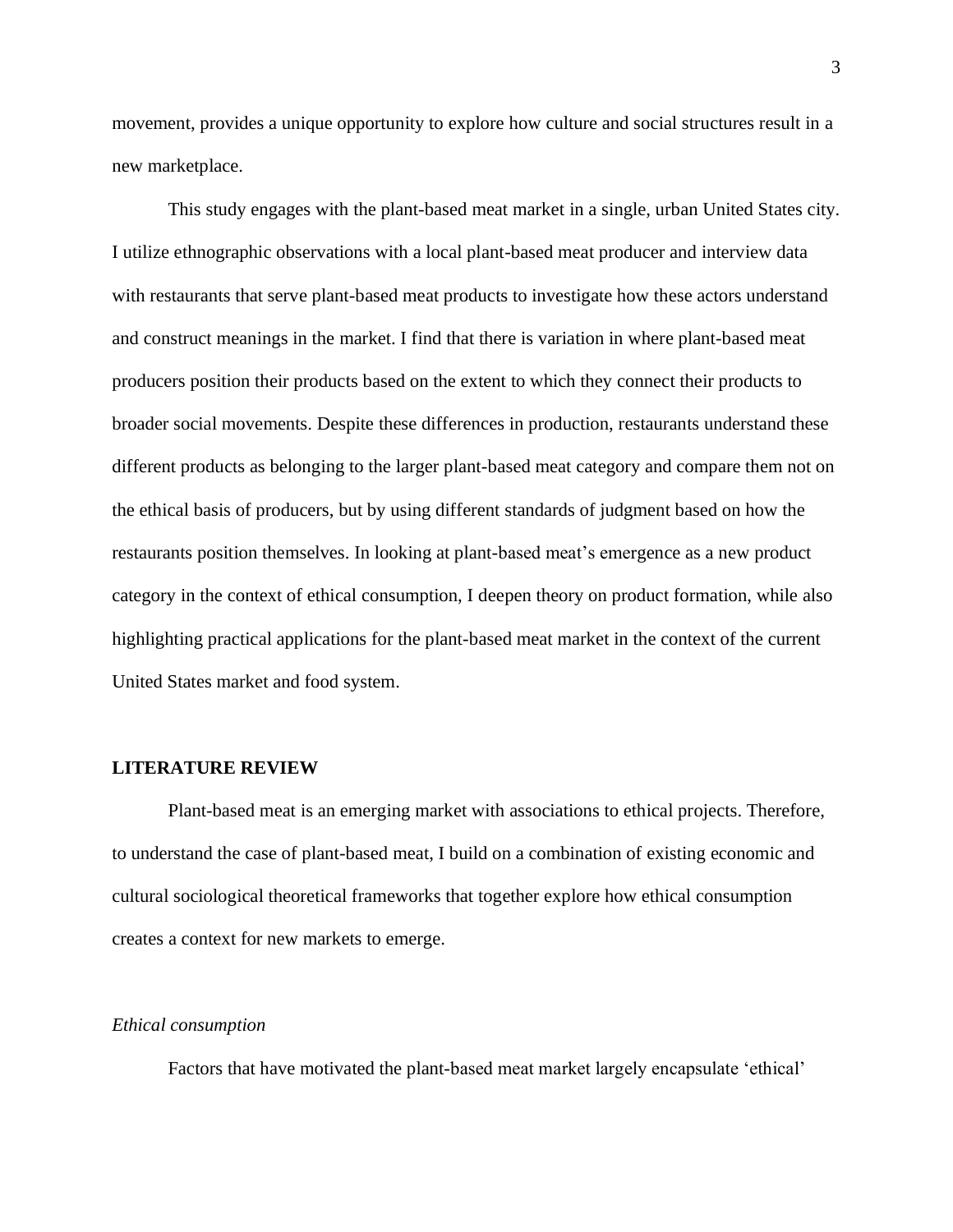values on the basis of the idea that consumers want to feel better about what they are buying. This phenomenon is not unique to plant-based meat and has recently gained traction as a catchall-phrase for the shift toward consumption as a 'site of responsibility' (Lewis & Potter 2011). Ethical consumption is officially defined as the practice of purchasing products and services perceived to be produced in a way that minimize social and/or environmental damage (Lewis & Potter 2011). Plant-based meat makes several specific ethical claims including animal welfare, climate change prevention, and general human wellbeing that allow it to fall under this broad ethical umbrella. This previous work and critiques of the ethical consumption movement frame the way new ethical product markets, like as plant-based meat can be understood.

Central to understanding why ethical consumption has grown as a consumer movement is the idea of status, which is both created and motivated by the practice of ethical consumption. Bourdieu's ideas on taste and distinction illustrate a social perspective on this idea. Bourdieu describes taste as a series of habits that develop through experiences in a unique social context. These tastes when applied to new contexts enable members of classes to distinguish themselves and demonstrate status (Bourdieu 1984). Distinction applied means that goods deemed ethically correct to consume are both defined and restricted by economic and culturally defined class barriers (Littler 2009, Bourdieu 1984). Scholars Lewis & Potter, in their critique of ethical consumption, argue that it is these structural inequities and disharmony surrounding cultural values that prevent consumption from being a 'one size fits all model' for consumers (2011).

#### *Ethical Food*

Because of foods' clear and unavoidable involvement in everyday life, it is an essential component to understanding taste and the ethical consumption movement more generally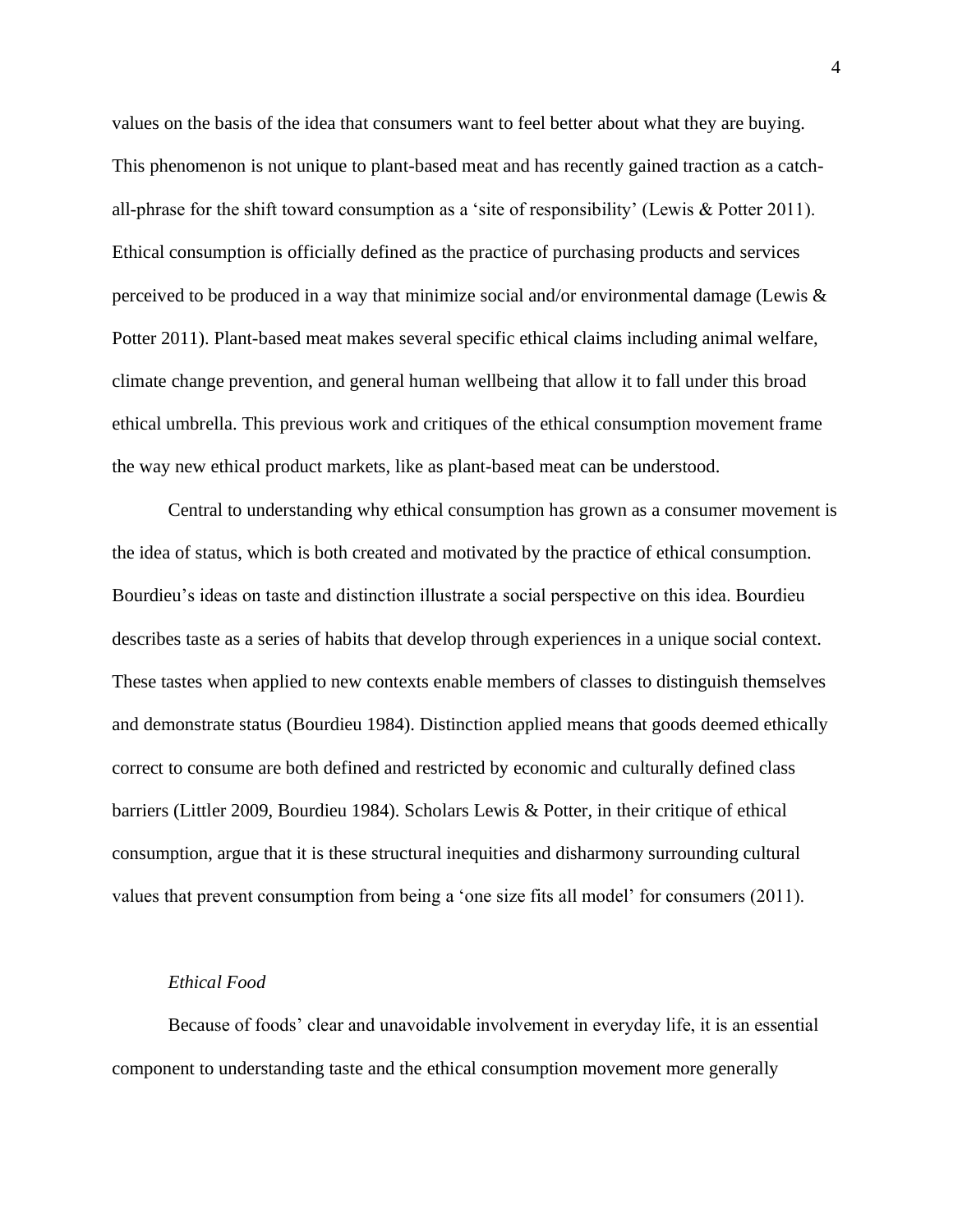(Gheihman 2021). Recent work has additionally established that high-status consumers increasingly factor ethical concerns into traditionally aesthetically motivated food choices (Johnston et al. 2011, Kennedy et al. 2018). While the significance of food as a ground for ethics has been considered broadly, there has been less focus on the role of actors in constructing ethical foods specifically. This work suggests that restaurants in particular, as social eating grounds, could be an ideal location for these tastes to be melded and displayed.

Recently, ethical consumption has been used to study plant-based eating specifically. The vegan movement's historically consistent ethical preoccupation across distinct cultural threads of "healthism, environmentalism, and speciesism" exemplify its involvement in ethical consumption (Gheihman 2021). Given these core values, Gheihman establishes veganism firmly in the realm of ethical consumption and classifies it as a 'lifestyle movement'.

The United States provides a unique cultural context to understand veganism within. Previous research on United States food systems has emphasized the prominence of meat in United States society noting meat-centric narratives in media and the idea of 'meat-as-essential' (Luck et. al 2007). Other work has investigated the ways meat has gained status and meaning through United States specific cultural contexts such as "religious, gender, communal, racial, national, and class identity" (Chiles & Fitzgerald 2018). Understanding the specific role of meat in the United States cultural setting raises questions about the role of new meat-emulating vegetarian options.

In undertaking this project though, it is important to acknowledge that plant-based eating has been practiced for a variety of reasons historically and globally. In the United States, the eastern religious traditions like Jainism, Hinduism, and Buddhism have some hold on plantbased culture (Spencer 1995). Veganism in the west though has spread further through "a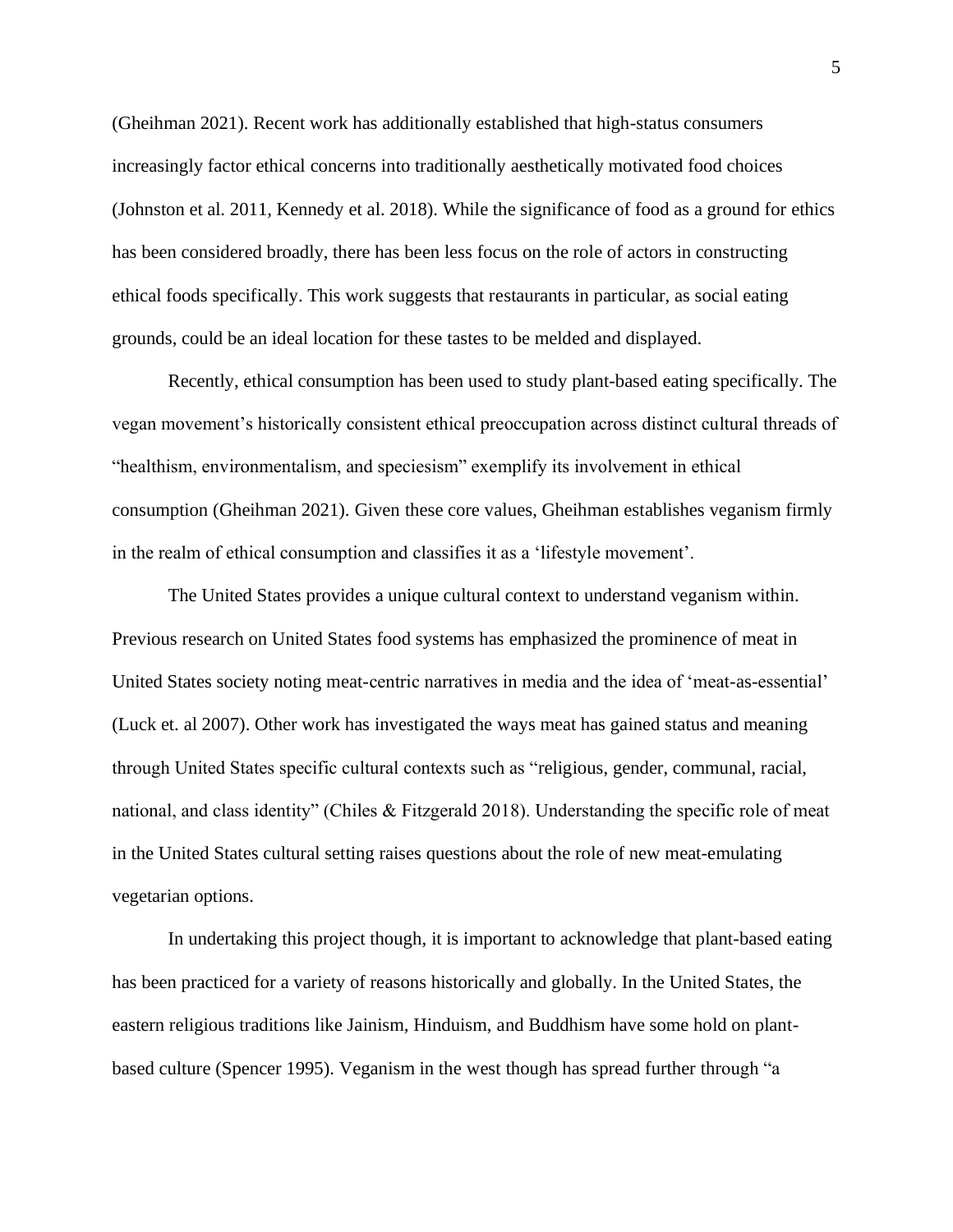complex process of cultural diffusion including colonial cooptation" (Gheihman 2018, Stuart 2012). It is only more recently that plant-based diets have gained distinguished status. Spencer describes how meat has traditionally conferred higher status due to its relative high price point (Spencer 1995). Despite this history and its ability to be affordable, "today veganism is often portrayed in the media as a white and wealthy phenomenon" (Greenebaum 2016, Gheihman 2021). While this work is helpful in placing plant-based meat into the ethical consumption movement, the assertions and critiques the lifestyle movement argument makes neglects the point that ethical is broad and multifaceted. Literature on ethical consumption has overwhelmingly critiqued the broadness of the ethical consumption category which allows appeals to many, sometimes contradictory, projects to fall under the ethical domain (Lewis  $\&$ Potter 2011). Particularly because meat consumption is presented in direct conflict to several ethical principles, an analysis of the multi-dimensional aspect of ethics in the plant-based meat market is warranted.

#### *Social Consumption*

Much of the ethical consumption literature is focused on the consumer side ethical markets. Well-established in the economic sociology literature though is the role of social cues in consumption patterns (Wherry 2013). Social networks and the shared meanings that develop within networks have the ability to reinforce commitment for a specific product and even create 'brand communities' that intentionally protect the integrity of certain product types. Producers and intermediary actors such as restaurants, involved in constructing product identity, have been shown to play an important role in developing meanings and symbols that make a product or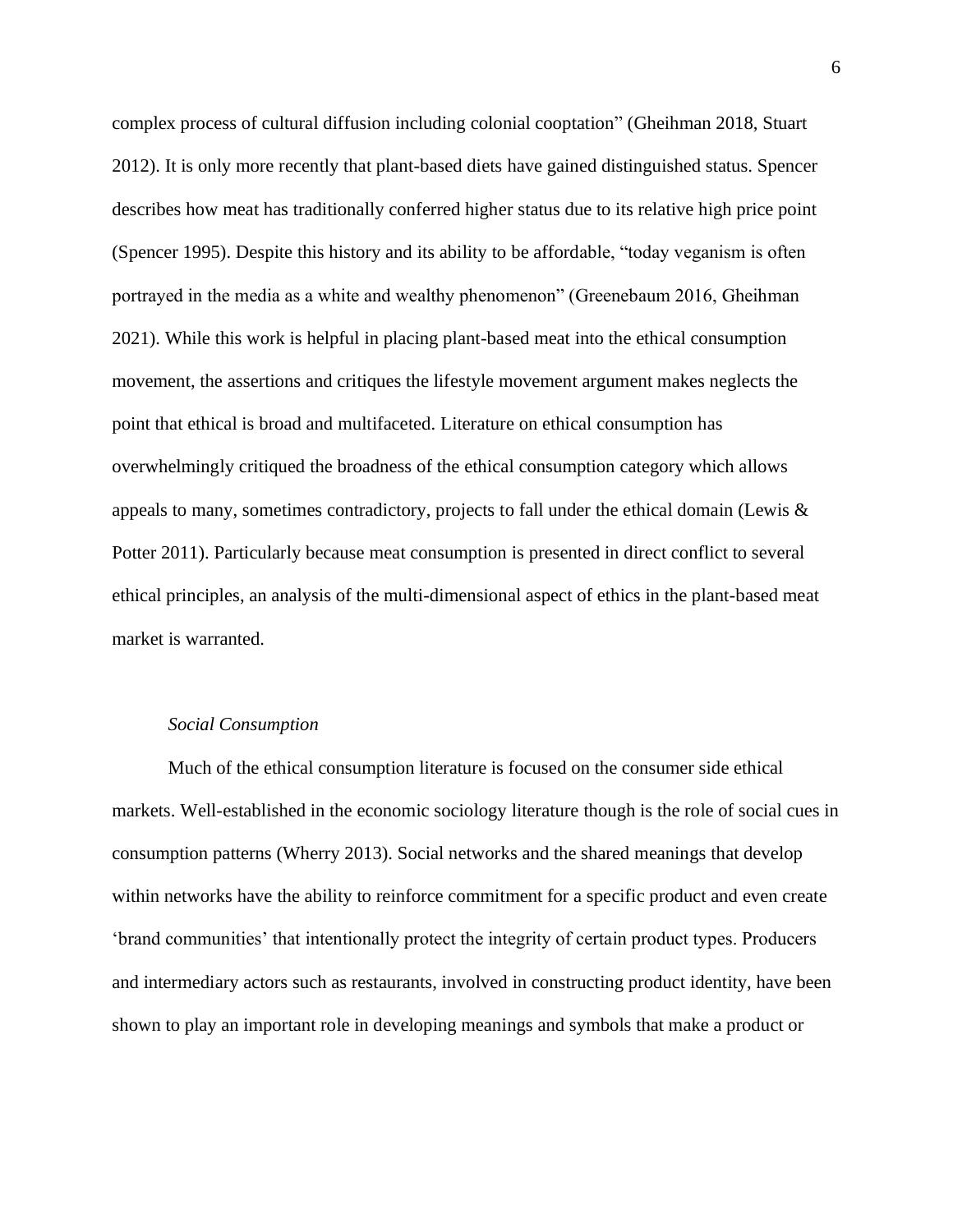service appealing for various demographic groups. These meanings can then work to generate and maintain market demand (Wherry 2013).

Scholars have suggested how the creation of the 'ethically motivated consumer' has been an intentional project. Barnett et al., in their work on the relationship between consumerism and activism, suggest that the consumer has increasingly been reflected in media as a 'privatized and informed individual', pressuring individualism and conformity to that identity (Barnett et al. 2005, Lewis & Potter 2011). This effort individualizes and moves politico-cultural change to the home, diverting efforts to activities like consumption (Lewis & Potter 2011). While political actors and the media have been shown to effect consumer choices, producers themselves have not been studied.

Producers are inevitably reactive to these shifts in consumer preferences towards ethical considerations, but also may have a role in shaping these movements. Scholars have noted the recent turn towards social-welfare oriented businesses in an attempt to make consumption a more communal act. To describe this phenomenon, the term 'caring capitalism' has emerged in the literature and highlights the new turn towards corporations specifically to provide social goods (Barman 2016). Similar to on the consumer side, it has been acknowledged that establishing an all-encompassing term like 'social goods' is flawed because of the multitude of social projects appealing to different orders of worth that exist under the caring capitalism framework (Barman 2016, Boltanski & Thevenot 2006).

To explain the disjuncture between multiple orders of worth and the more general phenomena of caring capitalism, Barman argues that the different ways social impact is measured depends on the communicative purpose of the social project and the firm's own professional expertise (Barman 2016). Different ethical appeals are justified depending on these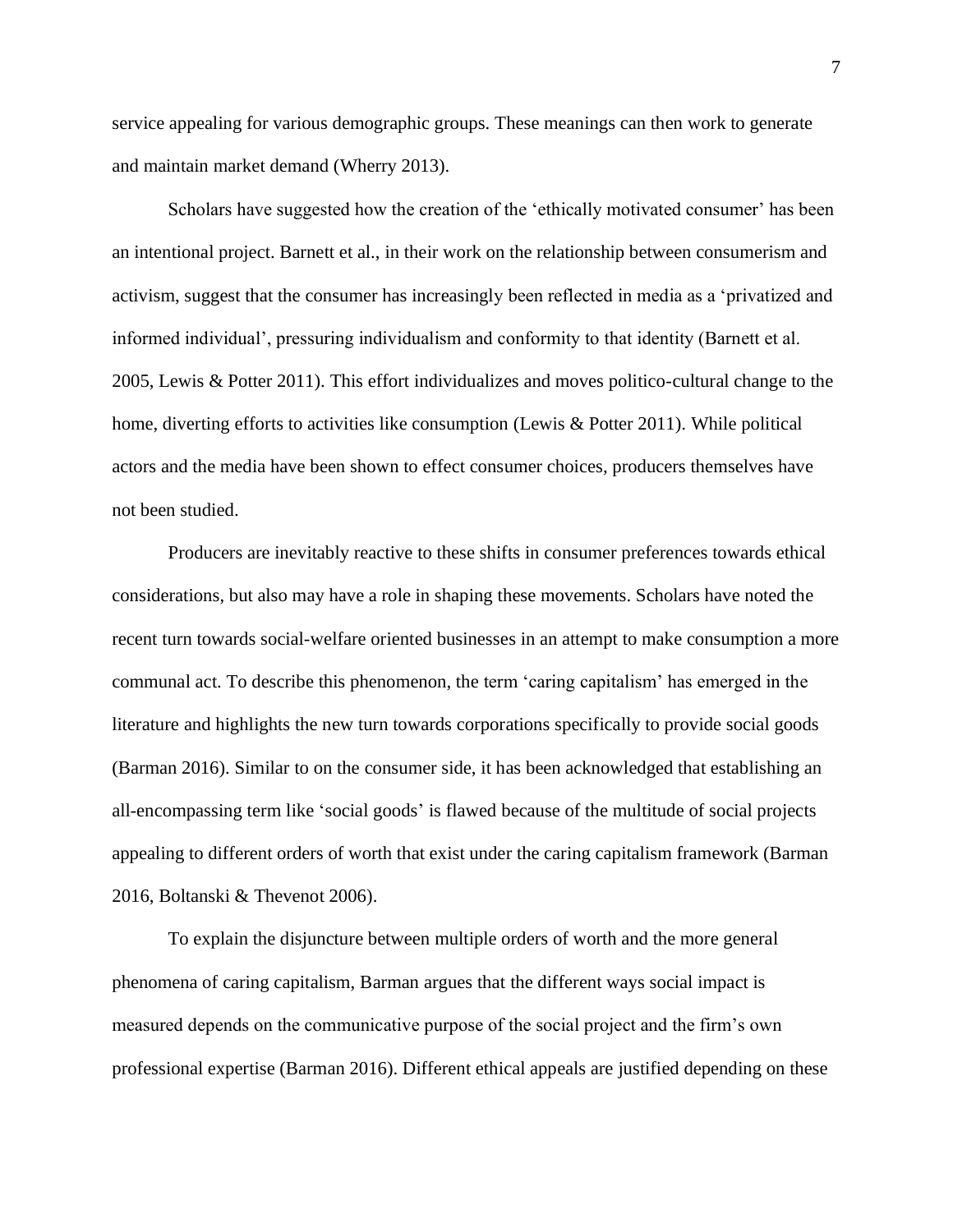two factors. While the multitude of social projects existing has been acknowledged though, there has been little work done on how differing social projects influence the establishment of a product's legitimacy.

#### *Establishing Legitimacy*

Previous research has shown that a product must be considered legitimate to be considered at all for consumption in market (Zuckerman 1999). This idea is based on the idea that consumers make consumption decisions in two stages. Consumers first examine the category as a whole by eliminating products that do not meet the minimum criteria for acceptability. Second consumers will look within this set and choose the best product, or product that stands out the most (Payne 1976, Urban et al. 1996). The important takeaway from this process is that a product must first be considered legitimate within a market to be considered an option at all. Zuckerman in his work in financial markets elaborates on this to show that products spanning multiple product categories can risk legitimacy (1999).

Research on product categories has shown that when some market categories emerge, they are viewed as illegitimate both due to the inherent newness in the market realm, or to the unique addition they contribute (Jenson 2010). Jenson describes this illegitimate identity specifically as violating "important social norms and values" (Jenson 2010, Scott 1995). The oxymoron of plant-based meat, alongside the deeply rooted existence and cultural significances of animal-meat, make plant-based meat an illegitimate product by definition. Actions such as pushback from non-vegans and stakeholders in meat markets through legislation to restrict how these products are labeled illustrate the ways in which plant-based meat continues to come into conflict with established norms in the context of food culture (Silverman 2021).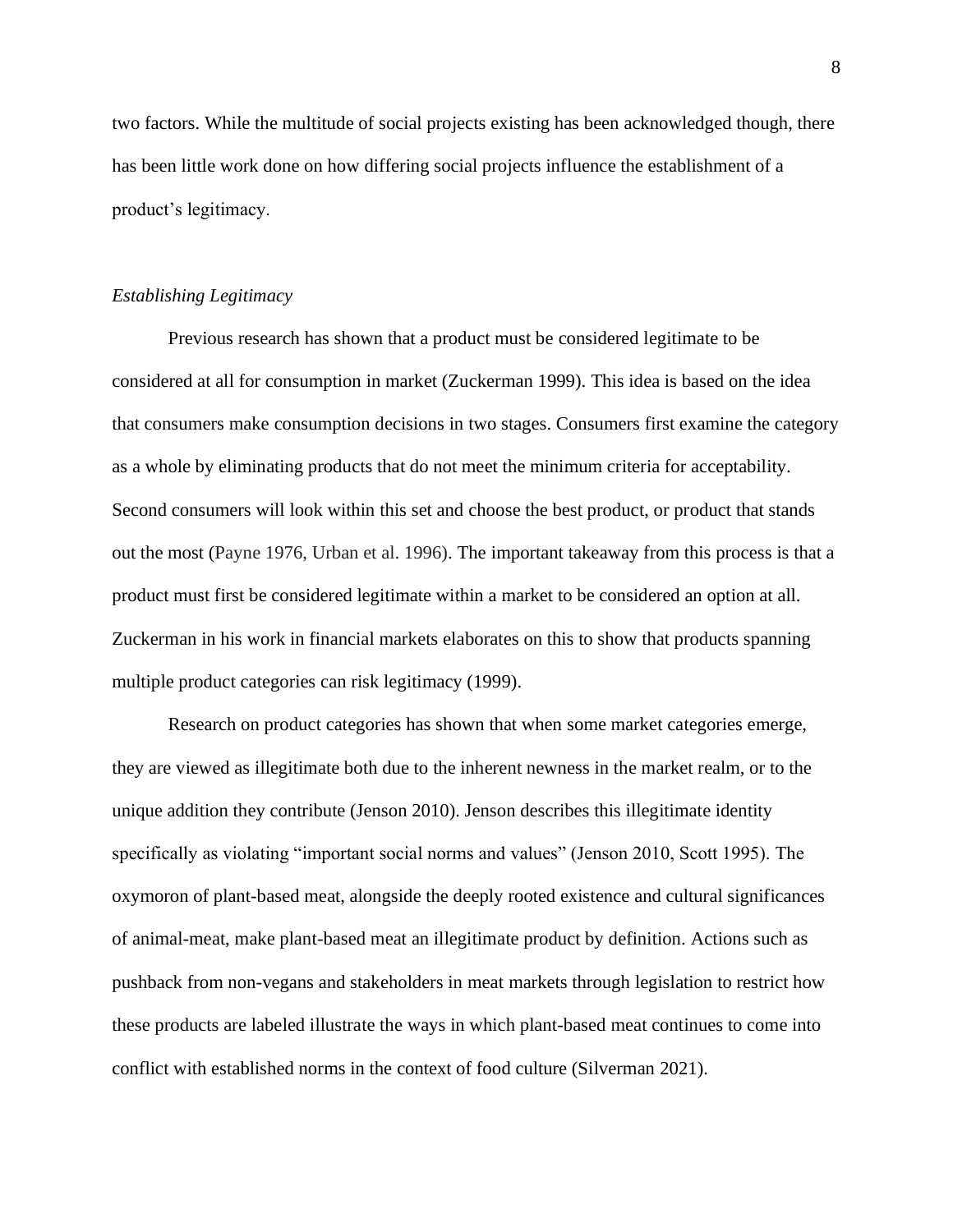Legitimacy of new products is developed through the interplay between internal category actors, such as producers and their active marketing and distribution efforts, and 'interested audiences' as they judge the "feasibility, credibility, and appropriateness" of the product (Navis & Glynn 2010). As internal and external actors learn to interact within the market category, creating a coherent image of the other's tastes and behaviors, the market category will become legitimate. The literature shows that once though a category is able to achieve legitimacy, the focus on this market category shifts from its identity as a whole, to the differentiation within it (Navis & Glynn 2010). Further, as market categories mature and become legitimized, they become more difficult to change by various market actors.

#### *Market Categories*

Can plant-based based meat be considered a new market? What defines what market boundaries are? Work from organizational sociology defines market categories using two straightforward characteristics: having members who are linked to a common type of product by a set of "rules or boundaries" and having an identity that reflect the member's commonalities (Navis & Glynn 2010). In the plant-based meat market, these members could include producers and restaurants who all commit to the rules of a product that is vegan but that try to emulate the meat experience and share the identity of being a 'meat substitute' While scholars disagree on the precise nature of how products in a category relate, for example as substitutes or as points along an array of ordered quality, they agree that market categories are established when these products together create a joint identity that others recognize (Navis & Glynn 2010). These market categories are then recognized and communicated between producers and 'interested audiences' which include secondary actors and consumers (Rosa et. al 1999, Navis & Glynn 2010).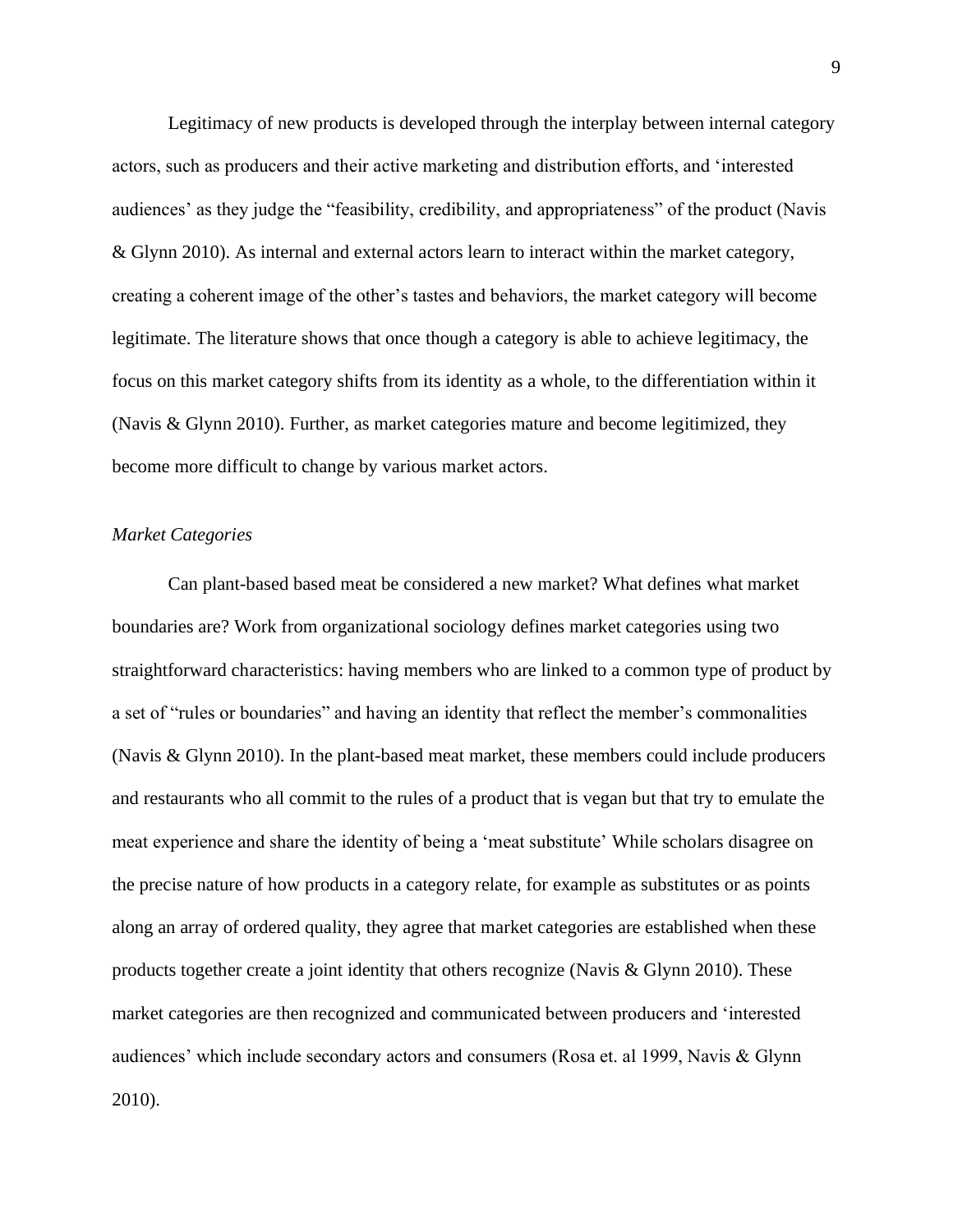# *The Formation of Market Categories*

The important role of both internal and external factors in the development of a new category is well-established in the literature. Internal factors are understood as the 'entrepreneurial ventures' or innovation behind ideas that motivate the category (Jenson 2010). Currently this component of market development is viewed as the actual ideas that drive the category; in other words, the novel advancements that allow new products and markets to tangibly exist. External factors, also called 'interested audiences', include the cultural context the product is being developed in (Navis & Glynn 2010). These can include social movements motivating consumption or factors that are defining taste in the social environment.

Also emphasized in this discussion is the role of powerful producers in shaping the existing or new structures of categories. While market level changes can occur as technical features develop, markets are political in that category structures can remain durable with powerful producer involvement. Eventually, once a large producer becomes well-established in a market, they may become a part of how a product is defined and structured acting as a standard of comparison (Navis & Glynn 2010). Plant-based meat's position as a relatively new and unestablished market approaching legitimacy and influenced by a multitude of ethical projects makes it an ideal empirical case to understand how markets are established in the context of the ethical broader ethical consumption movement.

#### **METHODS**

This study adopts a multi-method approach combining qualitative interview and ethnographic data from actors involved in plant-based meat product development and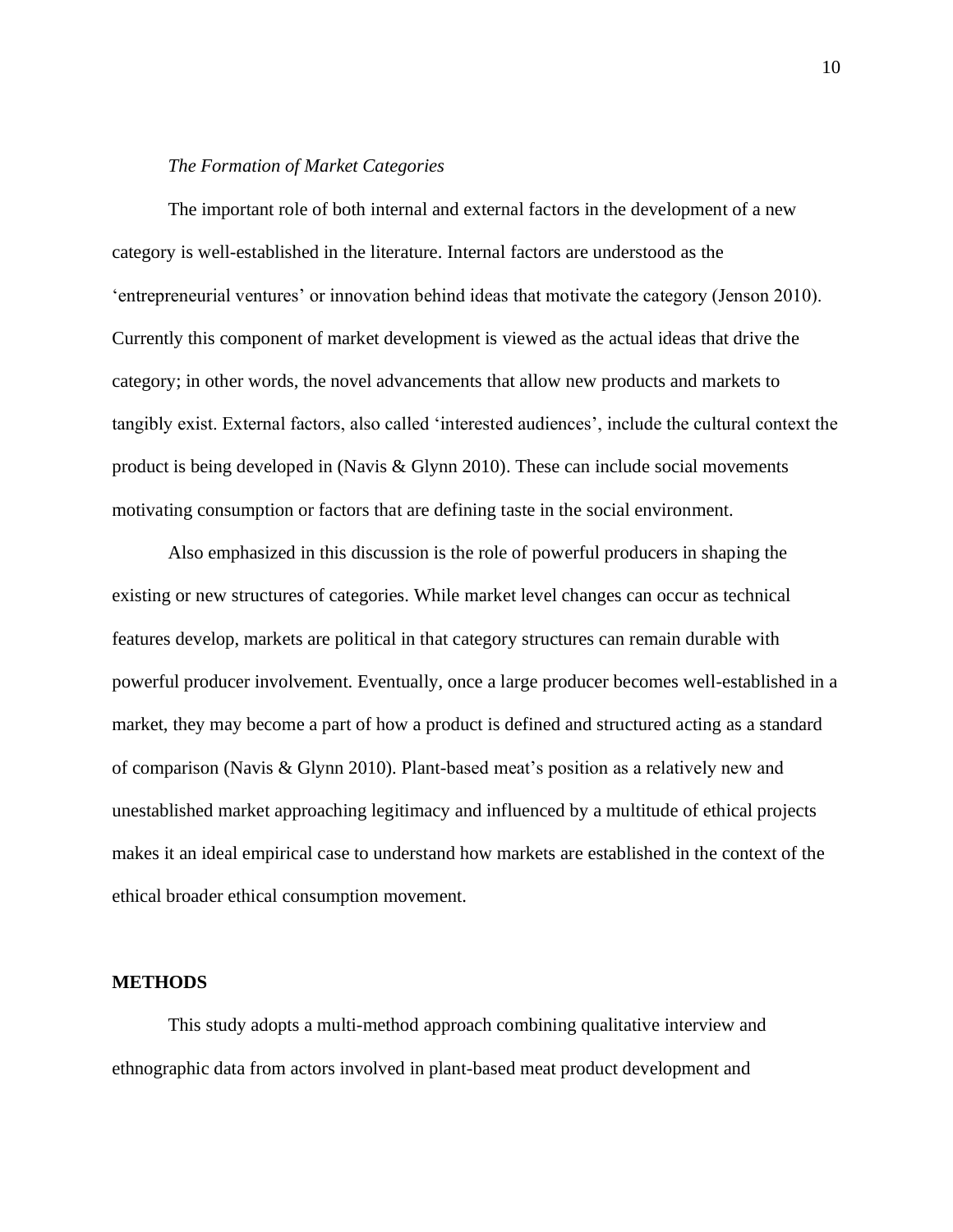distribution combined with analysis of marketing materials and other publicly available data released by plant-based meat suppliers. Three producers in particular are focused on: Impossible Foods (I), Beyond Meat (B), and Bloodless Meatery (M).

Ethnographic data used comes from a collection of observations conducted at a vegan plant-based meat shop, Bloodless Meatery. Site visits were done three times a week for four-hour blocks during shop hours, spread over the course of eight weeks. Field notes provide information from three distinct settings, including the front-of-house customer area, back-of-house kitchen, and from conversations with the online content office. These observations provide insight into how staff and customers understand the products the shop produces and sells, and also the business itself more generally, a self-identifying butcher shop that is unique in the plant-based industry.

To gain insight on how plant-based meat is understood and portrayed to consumers, I used interview data from conversations with six local restaurants featuring plant-based meat products on their menu. Restaurants selected included those both with solely plant-based menus, and those that also sold animal-meat products. I selected some restaurants after I began the ethnographic portion of the research through a snowball sampling approach after learning that they featured products from the plant-based meat producer being observed. Interviews were conducted in-person in all cases but one and were semi-structured lasting between 20-30 minutes. Interviews were with the owner of the restaurant in all cases excluding one with the head chef. Interviewees shared information related to how they use plant-based meat products and what these products mean in the context of their menu and goals.

Lastly, publicly sourced materials including company annual reports, restaurant and producer social media pages, and advertisements were analyzed to understand the cultural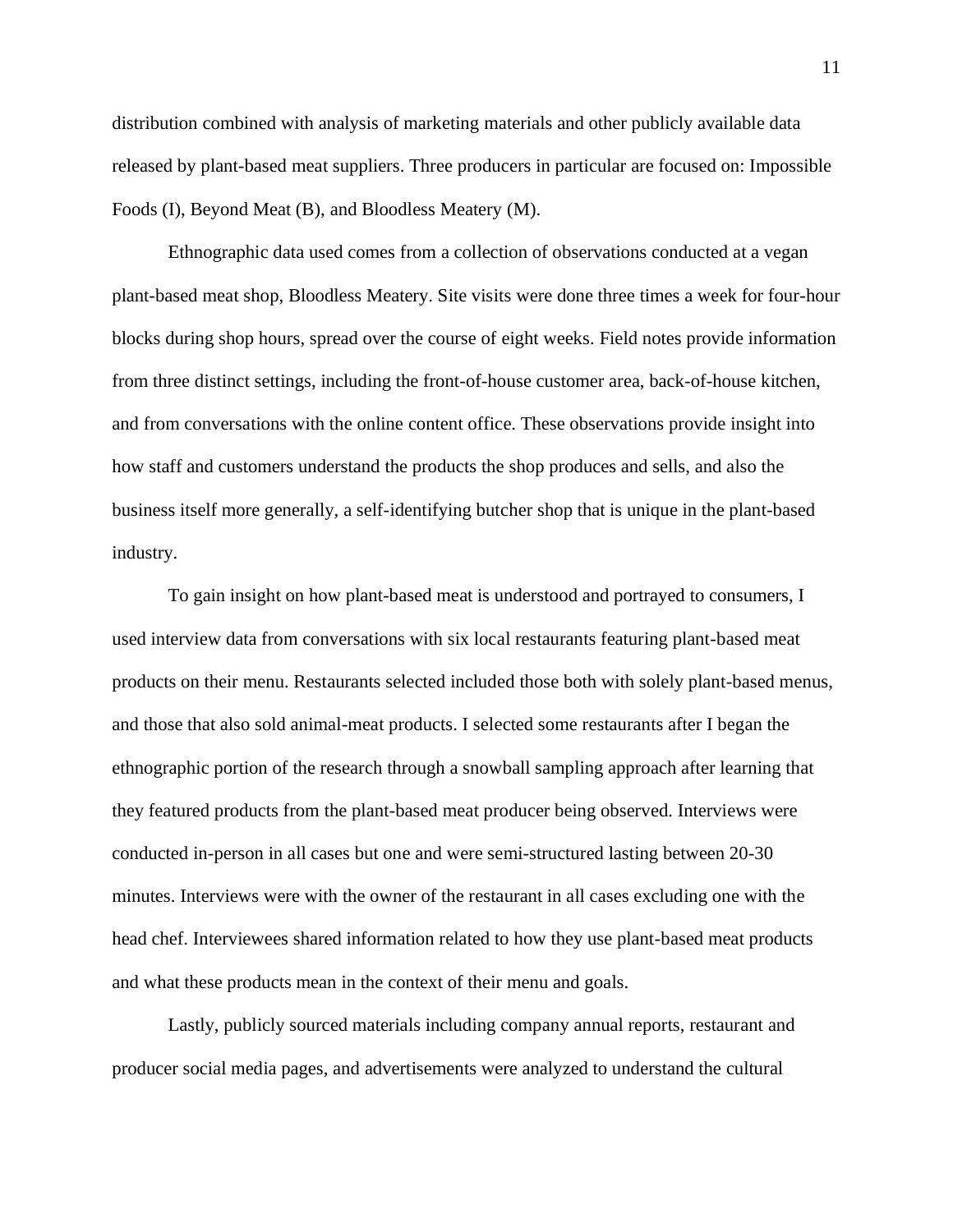context around the product and who is being targeted. Social media also provides the opportunity to see how consumers react to and view plant-based meat products, show the sub-communities businesses are associating with, and observe interactions in the digital market. Qualitative data was analyzed by sorting for themes within and across field notes, interview transcripts, and sources.

# **FINDINGS**

I separate my findings into a producer and a restaurant section to illustrate the different yet interacting ways these actors understand the plant-based meat category. Within these two sections I first show how the category is established and unified by each actor, and then into how products are distinguished within each category.

#### *Producers*

#### *Establishing the Category*

Plant-based meat, even more intentionally than other new, emerging products, is framed as a solution to a problem. The specific problem plant-meat seeks to solve is two-pronged. First, there is an echoing call for less meat consumption for a variety of ethical reasons. Second, in direct contrast with this, is the idea that many people enjoy eating meat. By participating in the plant-based meat category, all plant-based meat producers seek to answer this fundamental call.

All plant-based meat producers studied in this project embrace and market this overarching idea of ethics and activism achieved through the consumption of their products. After establishing a call-for action against climate change and the inhumane treatment of animals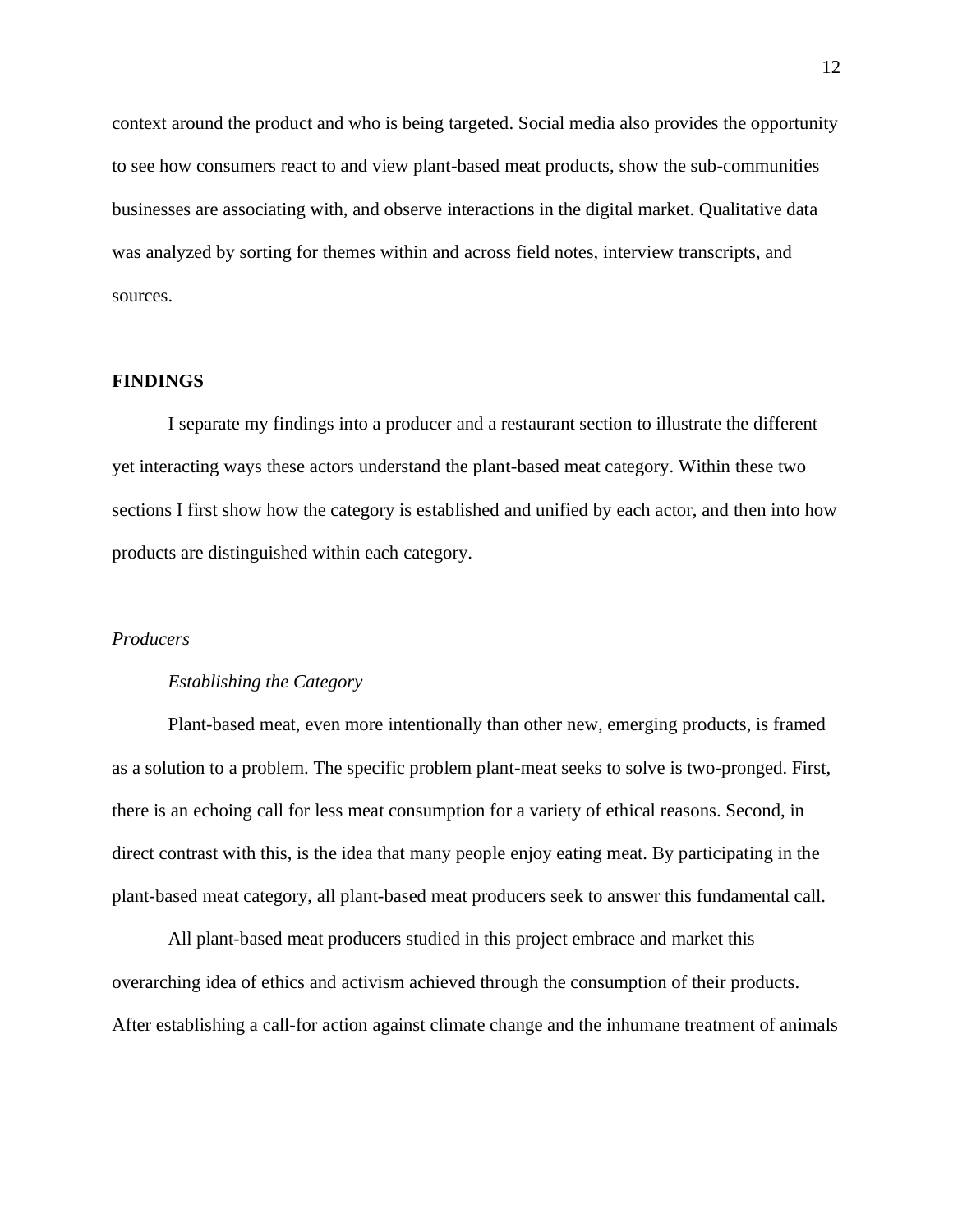in their mission statement, Bloodless Meatery explains how through their food, and by consuming their products, "together we can all change the world one meal at a time!".

Beyond Meat shares a strikingly similar sentiment on their website, illustrating the belief that "the positive choices we make every  $day - no$  matter how small – can have a great impact on our world." Upon entering Beyond Meat's website, visitors are additionally prompted with an option to sign up for their email list and 'join the movement', further emphasizing that consuming these plant-based meat products is more than simply another consumption choice but rather participation in a larger ethical project.

Put alongside these two producers, Impossible Meat does not say anything unique in their mission statement. On their main page they proudly state: "With Impossible Burger, it's never been more delicious to save the planet." Impossible Meat with this statement implies that by simply eating an Impossible Burger, one can make a positive difference and contribution to the climate crisis.

All of these sentiments regarding that an individual will feel better and *is better* by purchasing these products, root plant-based meat in the broader ethical consumption movement. From its formation, the plant-based category has been a reaction to a set of needs. This primary motivation still exists and has allowed a blanket understanding of how plant-based meat exists to, what it is, and what it seeks to accomplish to emerge.

# *Differences Within the Category*

Despite this overall broad unity in the thinking about the plant-based category, there are several significant distinctions between plant-based meat producers and their products. These differences range from the size of the producer to the protein sources used and the level of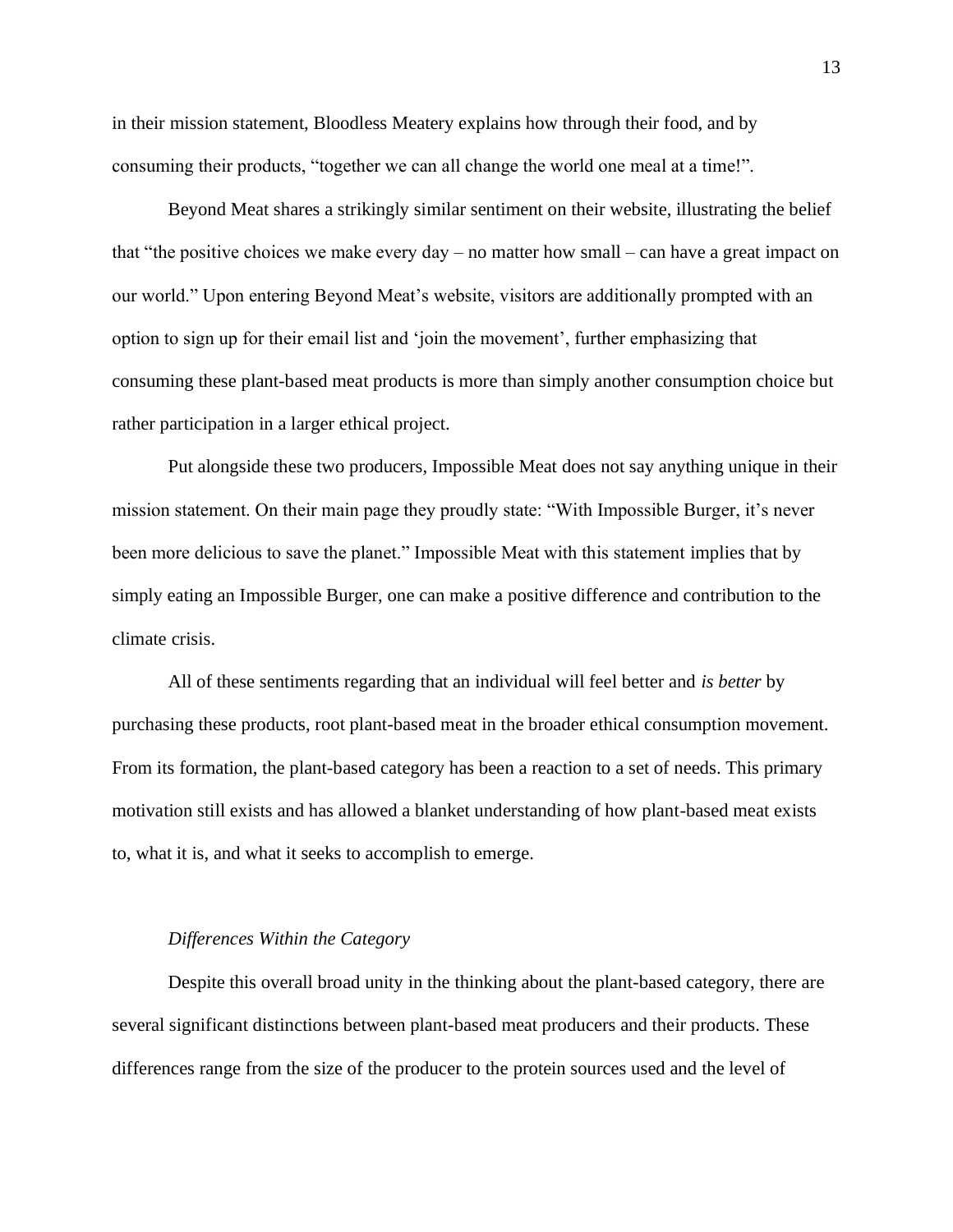production technology. Yet, the differences are not overly emphasized as individual differences in each product. I instead find that overall differences within the plant-based meat category stem from differences in associations to specific ethical movements producers identify with.

In this analysis I identify four movements all related to the ethical consumption broadly, that are reflected in some way by these producers. These movements include anti-large corporate enterprise, human health, animal rights (and alignment to the original vegan movement), and climate change. Overall, all the producers looked at emphasized the idea of climate change in similar ways, so this movement distinguished producers less from one another. The extent to which producers identify with these other individual movements determine specific qualities of their products and explains why there is so much variation between producers.

# *A Local Small-Business*

Previous scholastic work has shown that specialty markets have emerged more recently in reaction to larger corporate mass production. Anti-corporation sentiment in America portrays larger corporations as disconnected, selfish, and as only serving their shareholders (Barman 2016). In contrast, the small-businesses are portrayed to be community-serving and more ethical. Recently this sentiment has manifested in specialty, artisanal markets. These markets are distinguished and shown to appeal to higher status consumers thus linking themselves to the ideas of ethical consumption (Ocejo 2017). Bloodless Meatery appeals to this artisanal business model.

Bloodless Meatery's projected image as a small, artisanal business is present directly in their marketing materials. On their website they describe their product model as 'small-batch' made from 'scratch' and emphasize their trajectory to business from starting at a farmers'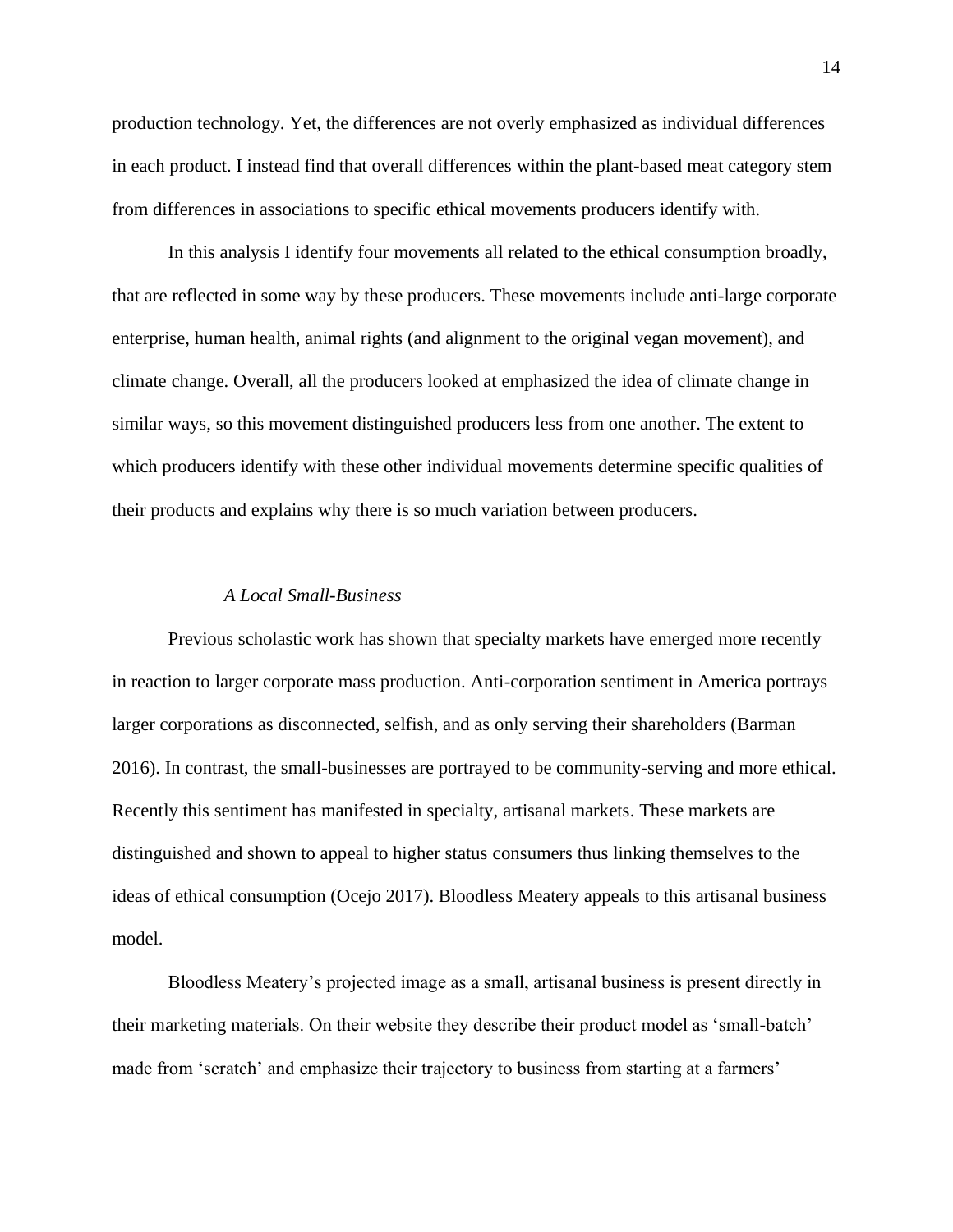market. These tropes are furthered in casual language like 'organically' to describe how the business started.

The way the shop is set up and food is sold is also in line with this model. The shop is a mix of white tiles and hard wood and is set up with a glass case that models that of a butchershop. This butchershop image is apparent to customers who are not even familiar with the shop and is emphasized by the small selection and the nature of locality emphasized by employees.

# *Human Health*

While Bloodless Meatery embraces this idea of 'small-batch' production and more traditional plant-protein production methods, it seems that the extensive technological resources inherent to the innovation of more scientific products can only be done on a larger corporate level. Along this line, simultaneous to the rise in specialty markets, is the obvious continuous innovations in food production and technology. This further contrasts with the idea of smallbusiness, and also highlights the theme of human health present in these discussions. Impossible Foods and Beyond Meat both embrace this concept of innovation, but to varying degrees depending on their stance on this argument of 'naturality'.

Impossible Meat specifically embraces the idea of technology and science in describing what makes their products unique. This is displayed on Impossible Meat's blog page's extensive 'science' section. This section features articles primarily focused on Impossible's innovation and scientific recipe development process. In a recent blog post categorized under this science category, Impossible Meat has an article titled 'How GMOs Can Save Civilization and Probably Already Have'.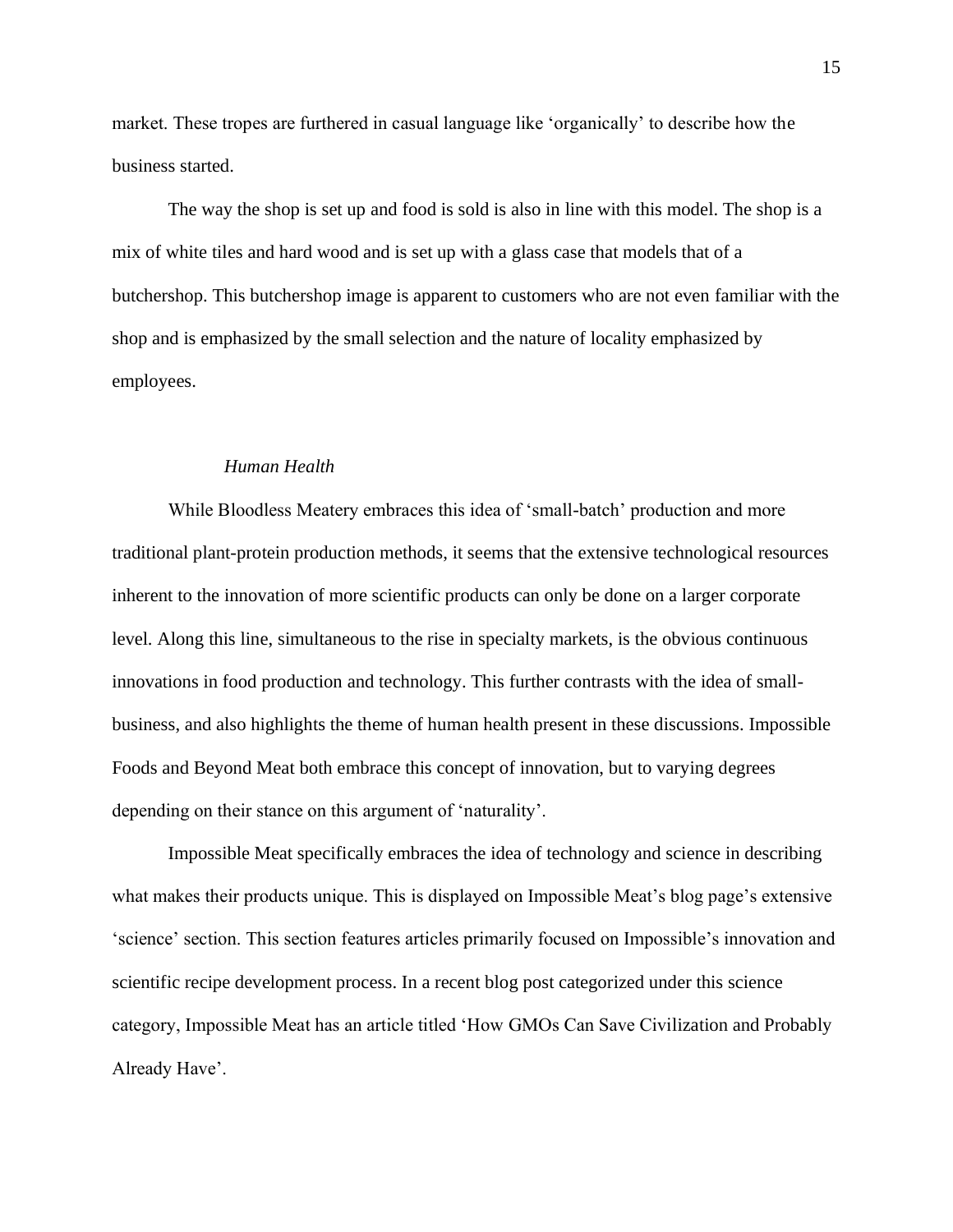This finding is interesting because in contrast, Beyond Meat on their website explicitly states that they "combine expert innovation with simple, non-GMO ingredients to deliver the meaty experience you crave without the compromise". This appeal to non-artificiality combined with scientific innovation, shows its position in the middle of Bloodless Meatery and Impossible Meat. The appeals of these two producers illustrate that distinction between products occurs at the level of values, not on the level of actual product qualities.

#### *Veganism*

Looking first at how producers self-identify, it is very clear to what extent each business positions themselves with the vegan movement. Bloodless Meatery self-identifies as a vegan shop in many ways including how they directly identify their products, through their mission statement, and through their direct support for animal sanctuaries. Beyond Meat similarly identifies their products as vegan it is not emphasized as much in their mission statement. Impossible Foods on the other hand makes no reference to veganism and instead refers to all of their products only as 'plant-based'. The company's mission statement makes no reference to animal rights in describing what motivates their product.

Past these producer's commitments though, the products themselves reveal these values. A recognizable aspect of Impossible Meat's burger products is the fact that they 'bleed' and have raw-meat qualities to them. When a consumer eats an Impossible Burger the fact that they are supposed to be eating animal-meat is made very clear by this experience. While this meat is still entirely plant-based, the experience of eating this bleeding meat could be understood as an act that connects to animal cruelty and suffering.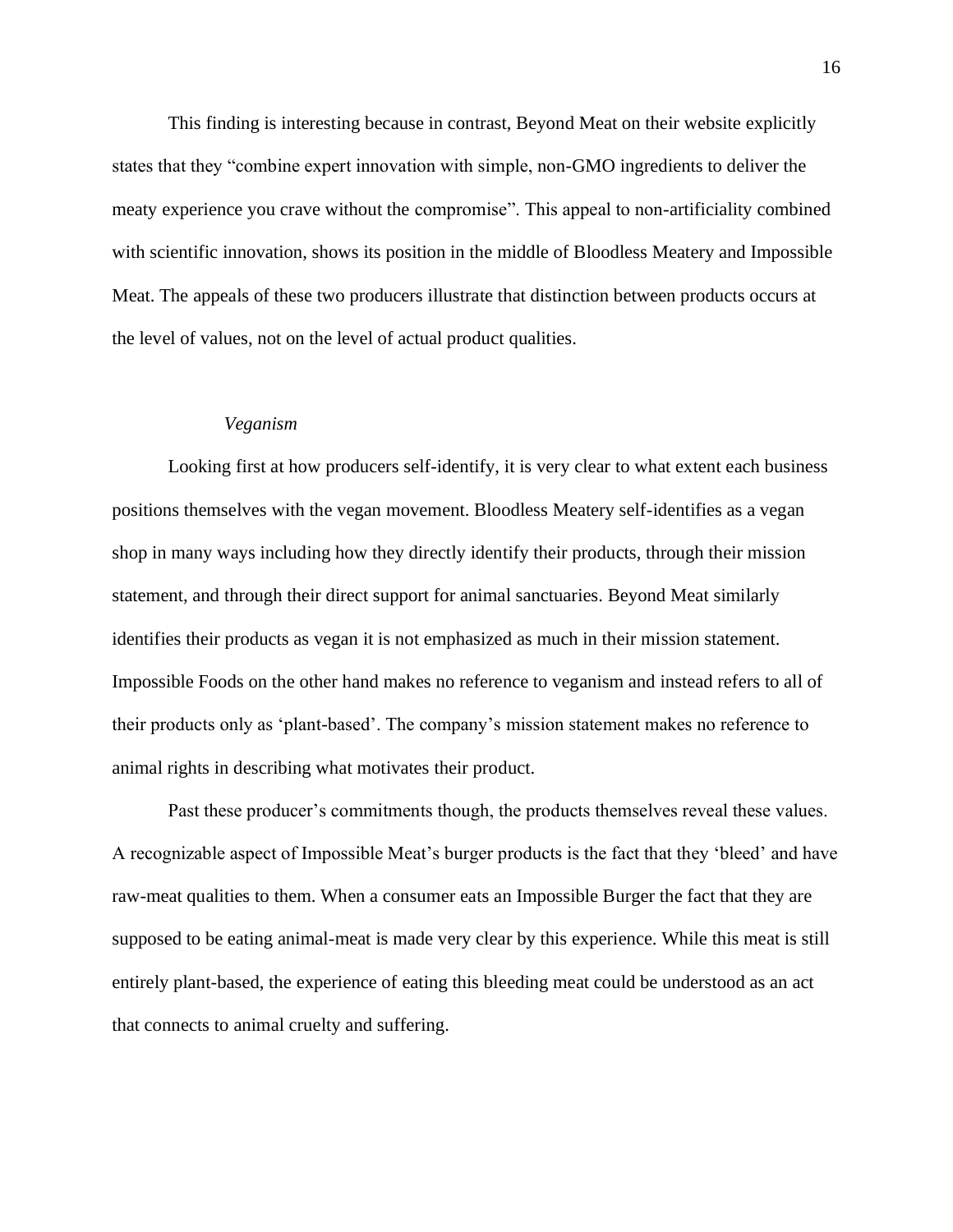A primary difference in the products from Bloodless Meatery and Impossible and Beyond Meat are the form through which these products are sold. Plant-based meat products at the butchershop are sold in their final edible form. This is different than Impossible and Beyond Meat in which the cooking and recipe development process is imposed onto the products, just as animal meat is. By putting forward a complete product, Bloodless Meatery avoids the idea that traditionally meat comes from the animal's raw meat. The fact that these products are final form distances them from the physical animal-meat while still embracing the experience of it, and again importantly supports the philosophy of 'no suffering' central to veganism.

In the last stage of the producer process is where these products are sold. Emphasized throughout Beyond Meat's annual report to investors is the fact that they have "secure placement in the meat case for [their] products…where meat-loving consumers are accustomed to shopping for center-of-plate proteins". Impossible Meat similarly places their products in these animalmeat dominated cases, providing a direct substitute for consumers.

Bloodless Meatery describes their products as tasting like "no other vegan product on the market". While this producer is perhaps assuming that this vegan product might appeal to consumers who previously have not liked the taste of vegan products, this statement still places Bloodless Meatery's products in a different physical place, and consumer space than Beyond and Impossible Meats.

The solution to the problem proposed is to individually address different consumer markets. It is obvious that even though all of these products are considered plant-based meat, different producers within the plant-based meat market intentionally appeal to different consumers. Unlike in other emerging product markets previously studied, the plant-based meat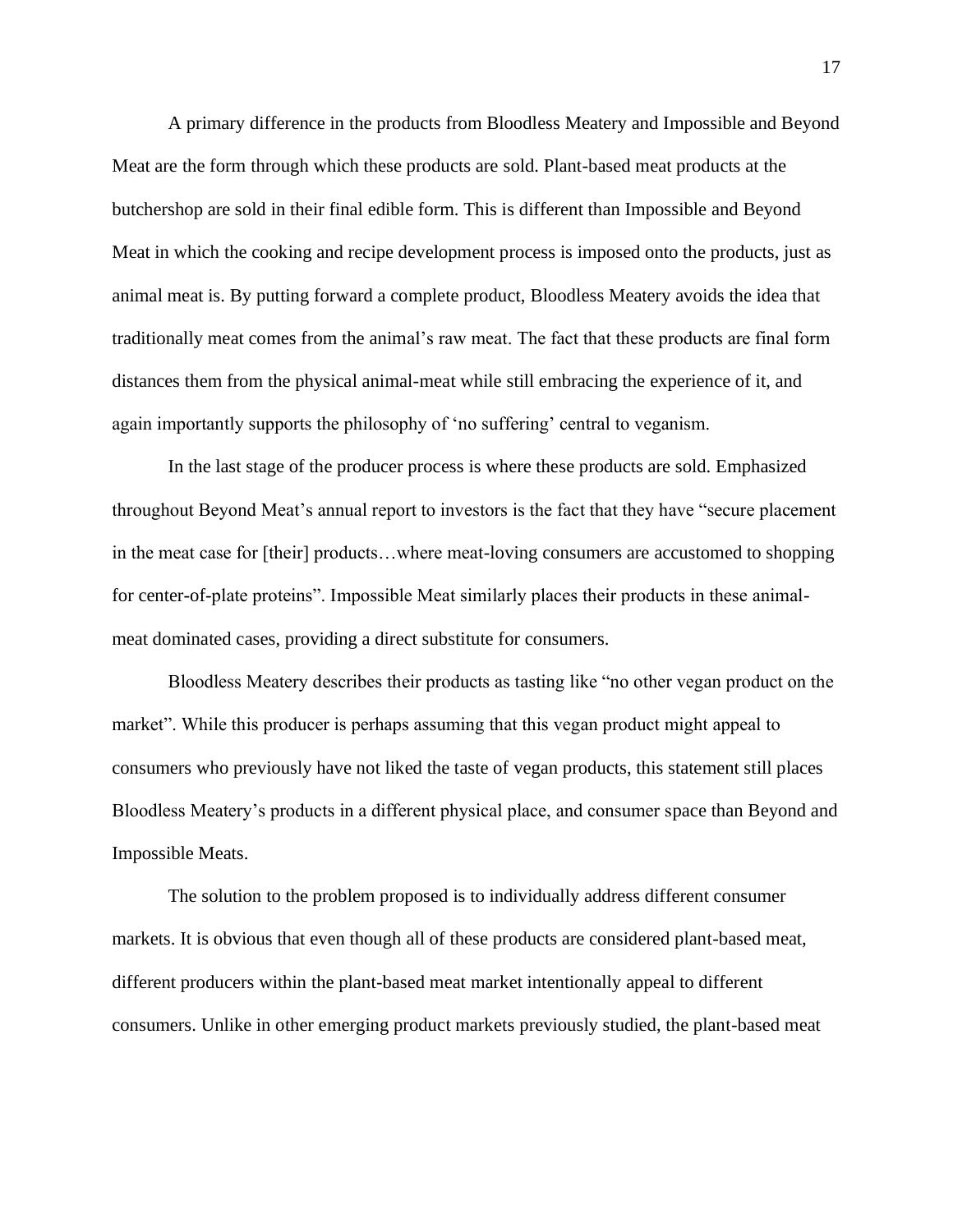market is unique in that it has been differentiated from the beginning due to the various specific movements it was motivated by.

# *Restaurants*

Restaurants are both active actors in the construction of plant-based meat consumer perceptions and receptive to the ways that producers market their products. Due to this dualidentity, there are similarities and differences to the ways plant-based meat manifests in the restaurant space compared to with producers.

# *Why Adopt Plant-Based Meat?*

Restaurants began including plant-based meat on their menus as consumer demand for plant-based products generally increased. We see restaurants, and their associated consumers, driven by the same problem plant-based meat producers had: the call for less-meat consumption and the need for alternatives.

One burger restaurant which adopted Impossible Meat, states this motivation to include plantbased meat on their menu directly:

As we were following the trends in 2016 and 2017 obviously plant-based became a bigger idea and more people were enjoying them and were wanting them. … So we really were identifying a trend in knowing that yes, people still do want burgers and sandwiches but also there is a growing population of people, such as myself, that want vegan food as well. (Rest. #1, omniv., I).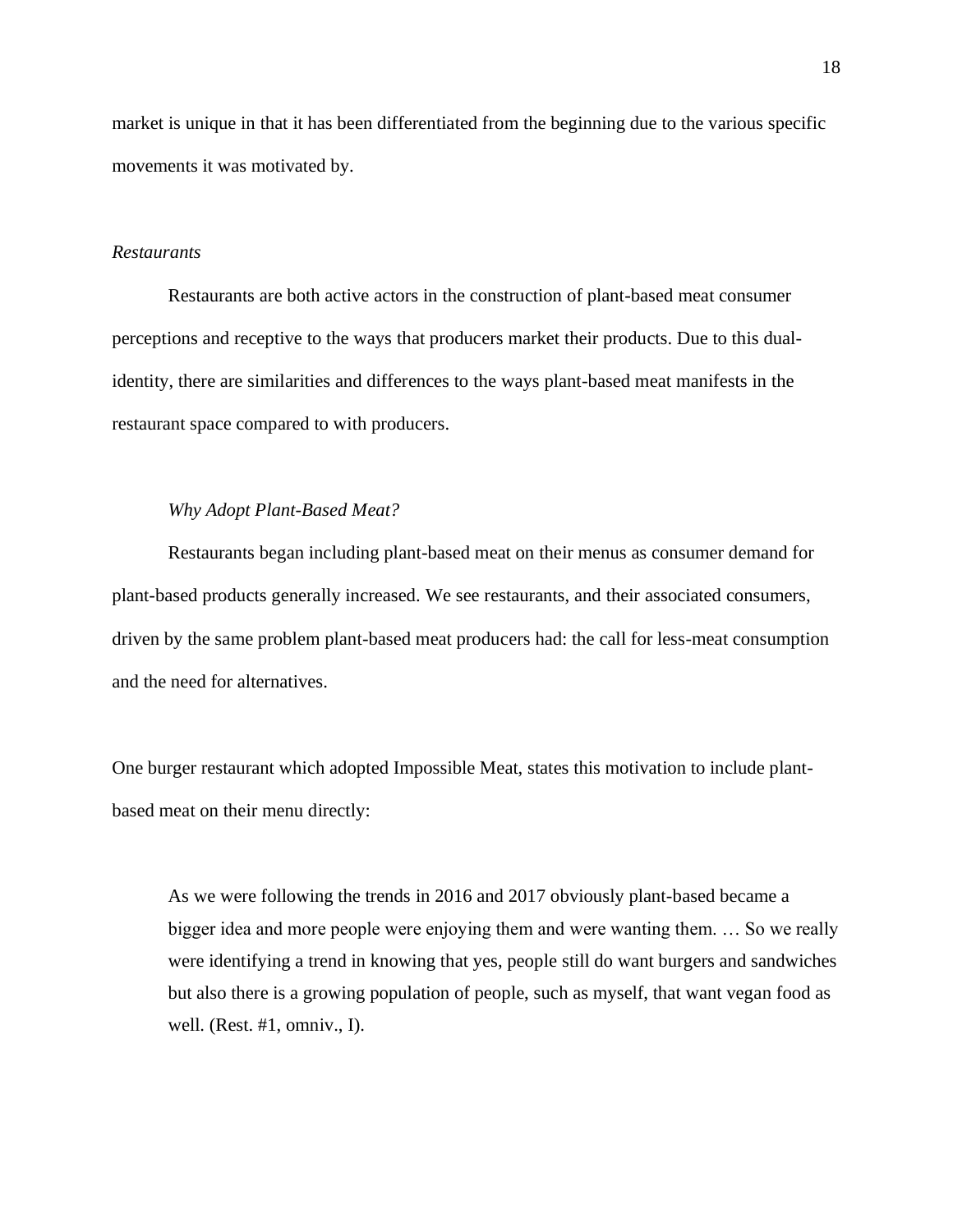This restaurant describes how they began including Impossible Meat because their consumers wanted it. By making this change, this restaurant also shows that this drive for plant-based products was large enough for them to make somewhat of a drastic change and modify their traditional hamburger, beef-meat model. This restaurant owner's own identity as a person who likes burgers, but now also wants 'vegan food as well' also highlights some of the demographics the plant-based meat market began to attract. The owner exemplifies how this broader change in cultural context enabled plant-based meat to gain traction among a broader group of consumers.

# *Quality and Innovation*

While restaurants reacted directly to consumer demand though, we also see that producers themselves motivated this increase in demand by innovating higher-quality products than had previously existed on the market. In this section I show that plant-based meat quality is defined solely on its relationship to meat. This relationship is one that comes from the product identity developed initially by plant-based meat producers.

One restaurant owner highlights how amazed they are by Impossible Meat by describing how Impossible Meat tastes 'just like' the animal-meat alternative.

Now that vegan is at the forefront, my brother can go anywhere and eat a burger and it's vegan but it tastes just like it… the Impossible and Beyond Meat are so similar sometimes people are like, "I know this is a burger" and we're like "look I promise you this is the Impossible Burger". I swear I'll make them another one but it just tastes just like it. Which is cool. Like we didn't have those products 10-15 years ago. (Rest. #1, omniv., I)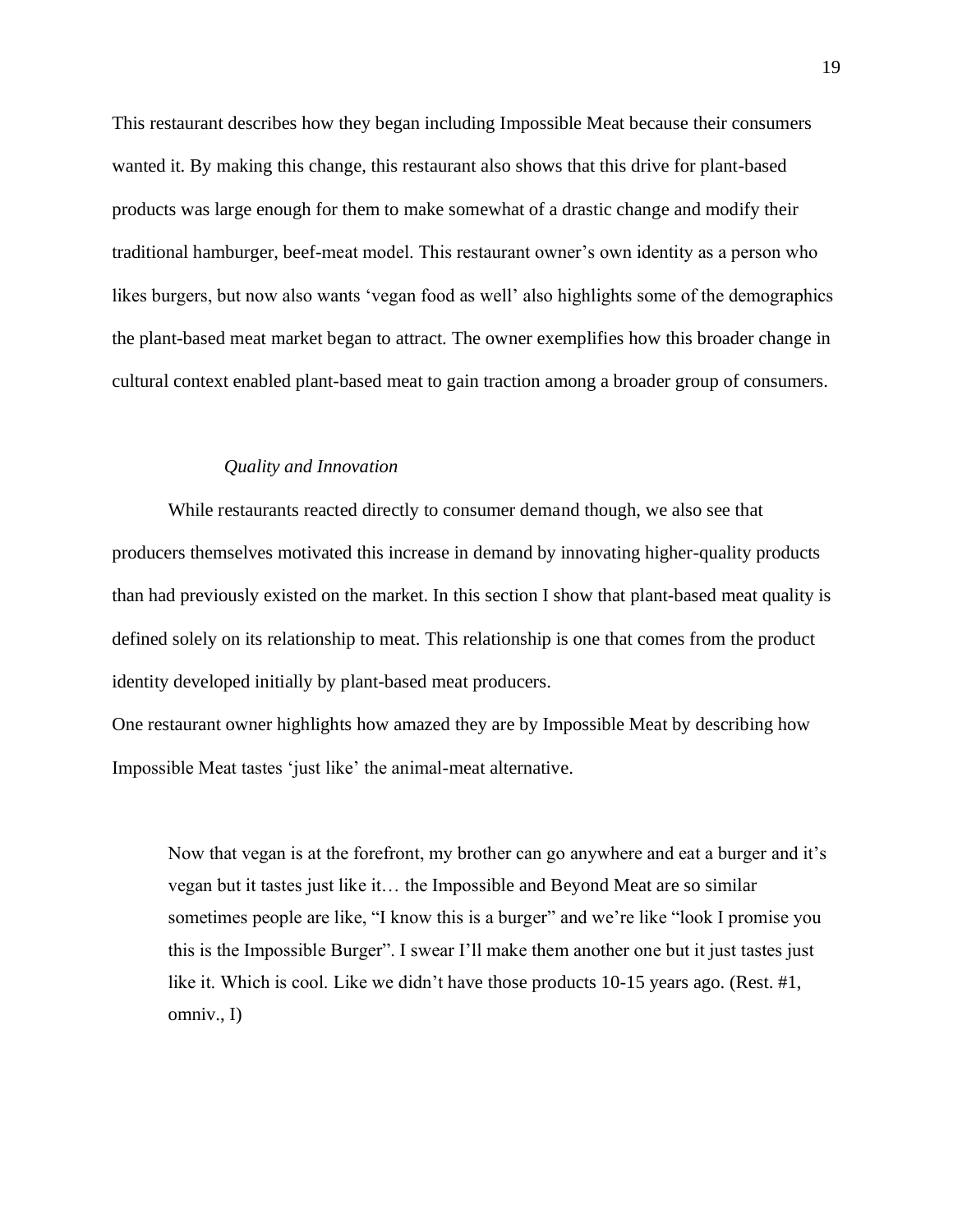This same restaurant owner when asked to explain the differences between animal-meat and plant-based meat attributes this product's quality as an improvement in the scientific technology behind Impossible Meat.

The only feedback I've really heard from meat eaters when they eat Impossible Meat is they think it's a little grainy or minerally. Which it is a little bit more, because in order to bind the meat and in order to make it taste and hold together like a burger, they do use like strains of wheat. It's still gluten-free but they use like different strains of things in order to hold it together because a vegan burger does not hold together like meat. It just doesn't have the scientific chemicals in it to hold it together. (Rest. #1, omniv., I)

In this quote, the restaurant owner discusses some of the drawbacks of Impossible Meat's imitation technology, but in doing so, places value and priority on the Impossible Burger's ability to substitute for the real meat. To this restaurant, the unique thing that allowed plantbased meat to gain traction right now was the technological innovation that improved the product.

This idea of innovation underlying improvement is not only seen technologically though. Several restaurants interviewed specifically discussed Morning Star, which is another plantbased meat company that has existed since 1974. In their discussions of Morning Star products, they illustrated that while they were aware of them, this product did not take in the way other plant-based meat products did. Comparing more relevant, current plant-based meat products illuminates the other types of innovations that drove the emergence of plant-based meat in the restaurant industry. One restaurant owner, when asked about why they started including plantbased meat on their menu when they did, specifically drew a comparison to Morning Star to discuss quality.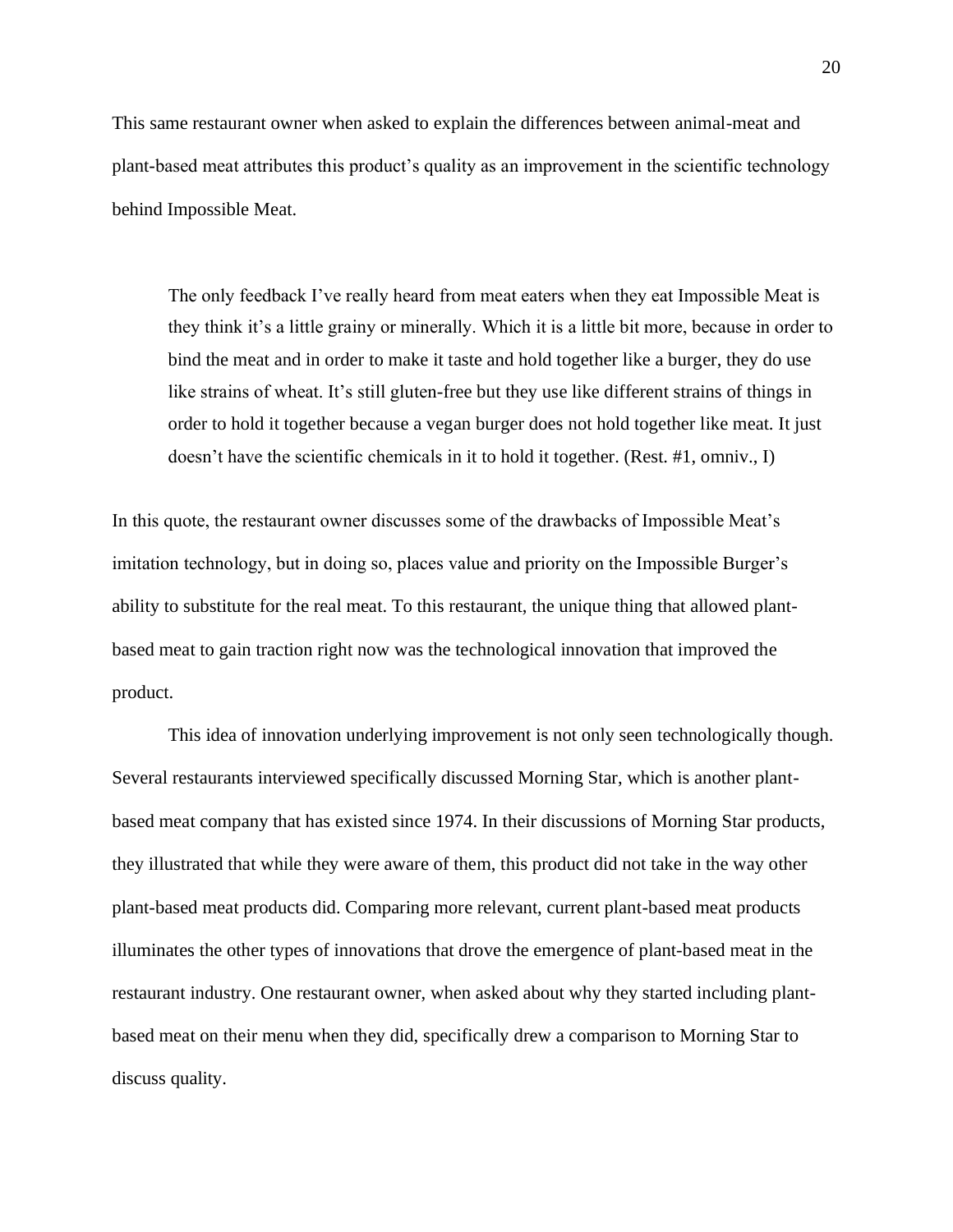And truthfully the products such as Impossible and Beyond were not really products either. There was Morning Star and some other ones but Impossible and Beyond really kind of upp-ed the game. (Rest. #1, omniv., I)

Another restaurant serving products from Bloodless Meatery, used Morning Star as a comparison again and described how current plant-based meat options are now of a new 'restaurant' quality. This restaurant could now use plant-based meat products in a way that elevated the culinary experiences of consumers who want plant-based meals.

People really enjoy it and really are thankful to the fact that I am creating vegan options and that they have a place where they can get that. So they're not just eating like Morning Star fake burgers at home. They enjoy being able to have a favorite sandwich or having options as opposed to just going to a restaurant and their option is like steamed vegetables and white rice. (Rest. #5, omniv., M)

The comparison of Morning Star to Beyond Meat, Impossible Meat, and products from Bloodless Meatery is an interesting comparison particularly because it exemplifies the fact that Morning Star did not prompt the plant-based meat market to take hold. We can look at several differences at why Morning Star didn't spark the emergence of the plant-based meat category from the changing cultural context, to the fact that current products have been improved so that they might just taste better, or to who the product was marketed to.

How one of these original plant-based meats was reimagined and improved is shown in a statement describing the differences between Impossible and Beyond Meat. Even though this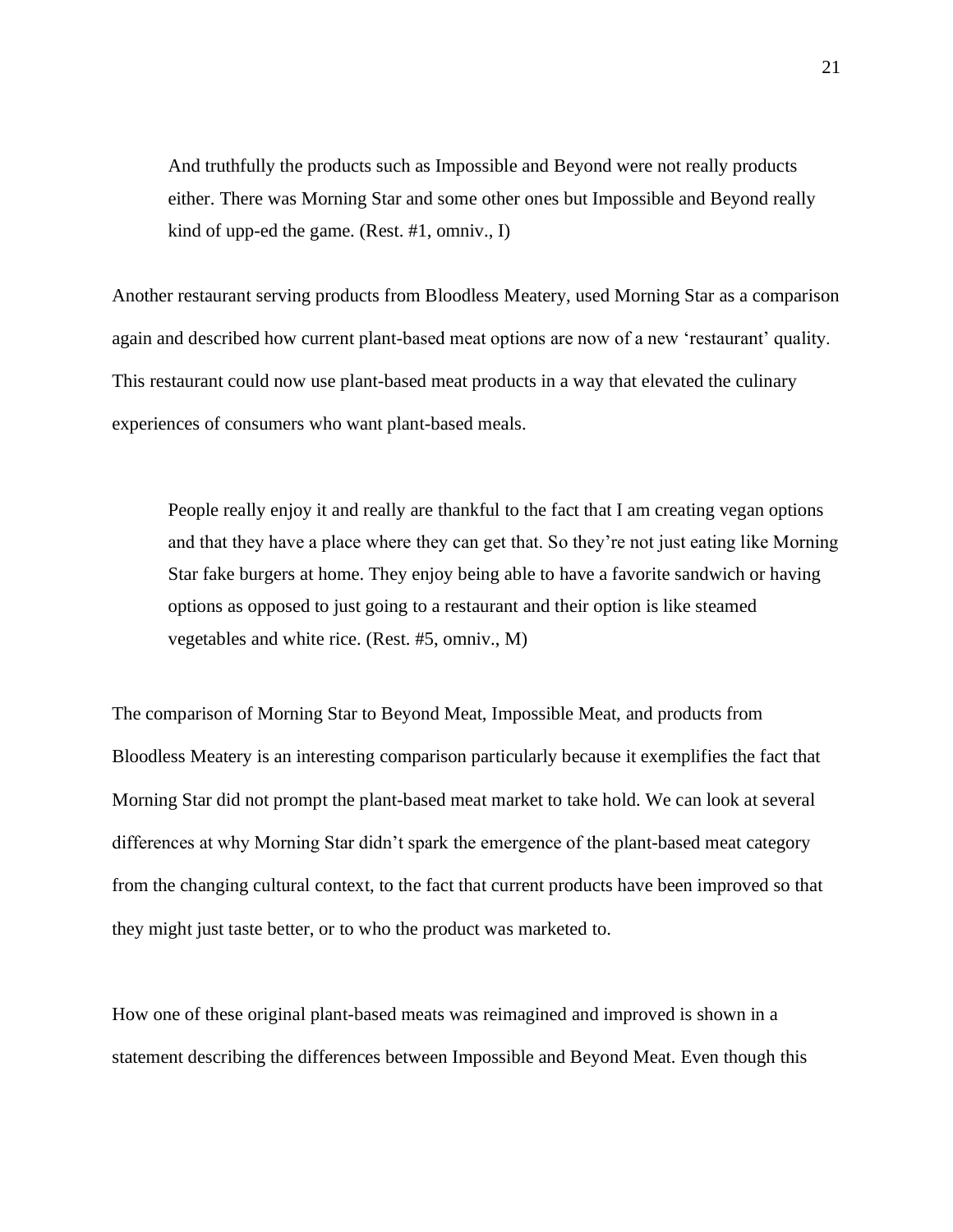comparison is not to Morning Star, it exemplifies some of the problems Morning Star might have had.

The more important reason we chose Impossible, and this has also changed over time, is when Beyond first came into the market, they only offered patties. And Impossible actually came in five-pound big brown bags. And one of our things as a burger joint is that we don't buy frozen patties, we buy certified angus beef that we ball ourselves and add flavors to in order to make it a great burger. So really the Impossible meat itself represented our brand better because we could ball it to what we wanted it to be for the size and we could add flavors to it and what not. (Rest. #1, omniv., I)

This quote exemplifies how innovation is not limited to technological advance but can also take the form of reimagination. Producers like Impossible Foods were able to imagine plant-based meat in a way that was more engaging and flexible for restaurants. This idea exemplifies the important role of secondary actors in this process. Thinking again about Morning Star, because it only came as complete products, was not a product that restaurant owners could make their own and incorporate into their menus. Impossible Foods, by making their beef product available for restaurants to use as an ingredient, as animal meat is, transformed how plant-based meat could be viewed. Lastly, this idea of quality can be seen as relating to the idea of innovation discussed in the literature. These examples show how we can expand innovation to think about technology, extending boundaries, and reimagining the ways products are presented to secondary actors and consumers.

# *The Need for a Substitute*

One difference between restaurants and producers in addressing the plant-based meat motivating problem is that restaurants act as the participants who do include meat on their menus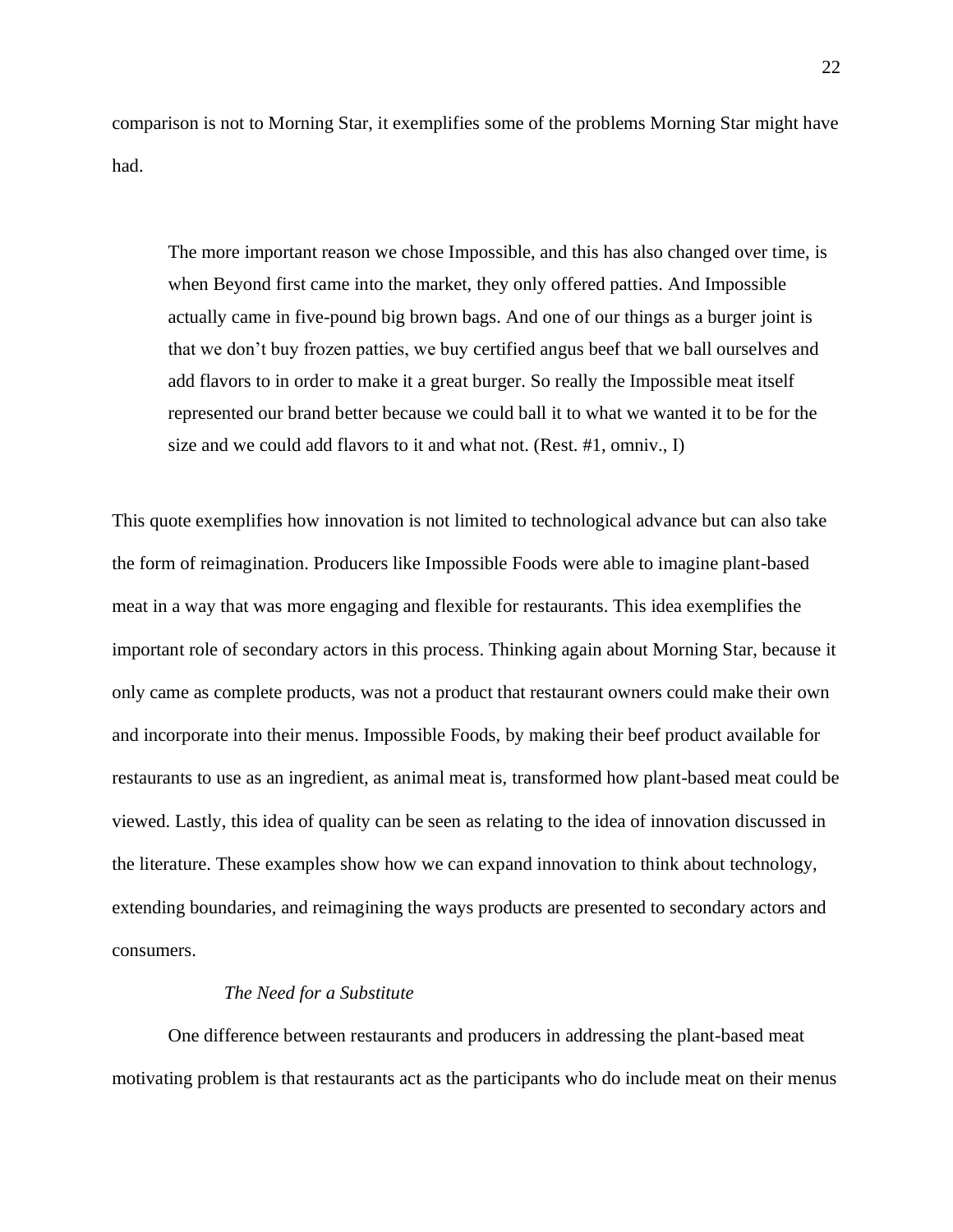and need to be convinced. Restaurants that were presented with a demand for plant-based products but that had meat on their menus, exemplify perfectly the problem motivating the creation of plant-based meat.

One pizza restaurant describes the 'need' for a substitute that addressed the specific topping needs they had. Utilizing plant-based meat products, this restaurant was able to completely replicate their pizzas that included meat with a vegan option.

Yeah, so we needed to substitute things that we already had on our pizzas like pepperoni, sausage, and chicken. Like we have those on all of our main pizzas, so we wanted to specifically focus on those and bring those in. So, we have vegan pepperoni, vegan sausage, vegan hamburger, and vegan capicola to substitute for Canadian bacon. (Rest. #4, omniv., M).

Within the context of broader plant-based demand, this pizza restaurant wanted a way to accommodate consumers without changing the themes and options on the menu. Using plantbased meats enabled the restaurant to maintain the same type of products. Another chef at a restaurant serving products from Bloodless Meatery described how he uses plant-based meat products in a way that 'reinterprets' menu items that fit into the restaurant's general visions.

We use [the plant-based meat] where it still follows along with the ethos of the restaurant. But doing it with a vegan approach. As a chef, you can take an idea or a classical dish as we've done during vegan week, and try and reinterpret that with the products available or just go completely from scratch, while still try to produce a classic dish but without the fats or the meat. (Rest. #5, omniv., M).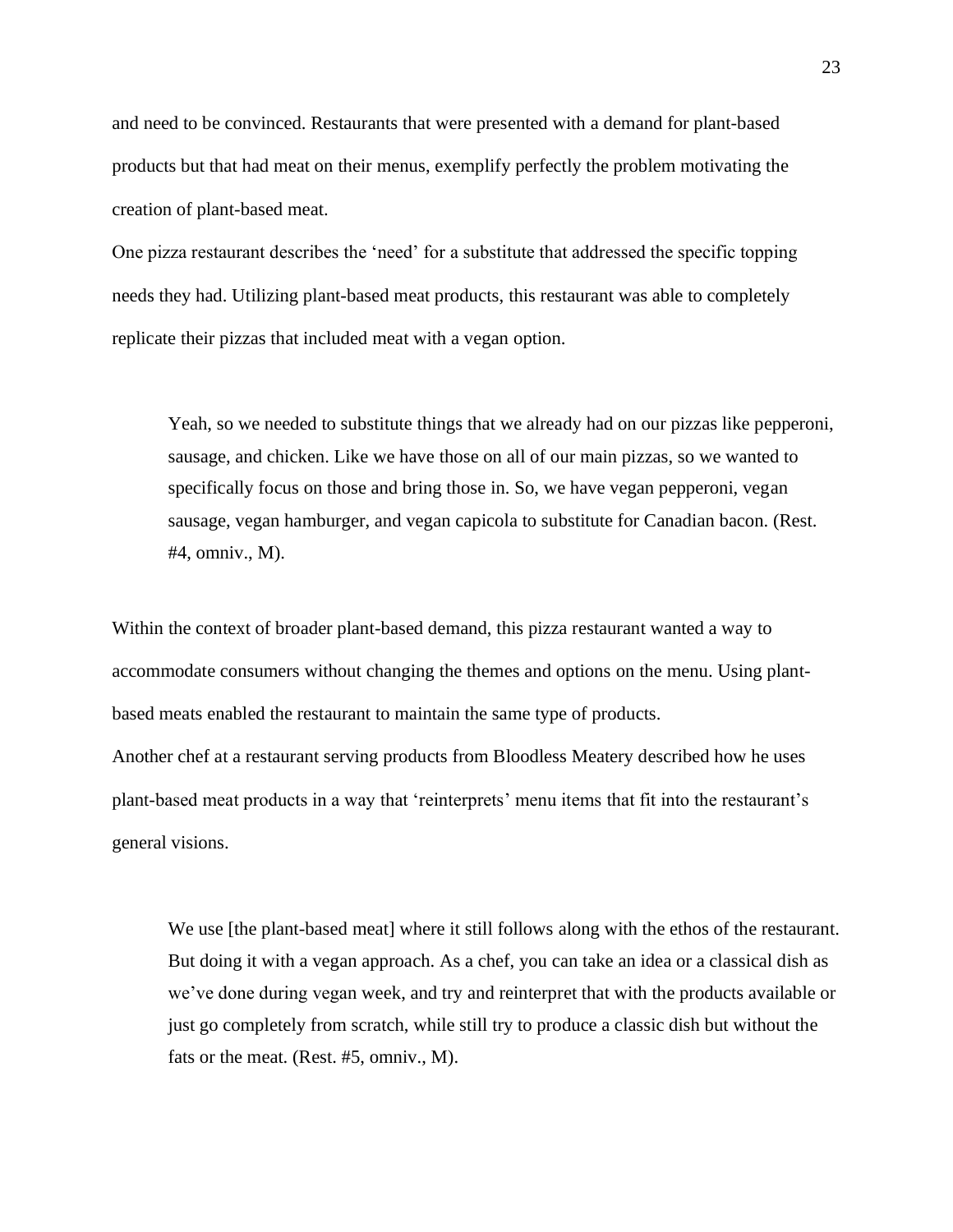These restaurants found ways to incorporate plant-based meat in a way that made sense on their menus. For the restaurants highlighted, this was only made possible with the creation of a product that intentionally and closely imitated meat products. Even if the product wasn't necessarily the closest substitute, by labeling it as plant-based meat, this product was able to act in place of a meat product. Further, the ways these meat-serving restaurants use plant-based meat exemplifies how plant-based meat producers have been broadly successful in driving plant-based eating despite the continuous desire for meat products.

Restaurants and producers work together to develop the plant-based meat category in a cyclical way. While producers helped motivate consumer demand, restaurant involvement in making these products better and into more legitimate food items helped these products be seen as a complete category, something Morning Star was not able to previously achieve on its own.

#### *Making Sense of Plant-Based Meat*

Once a restaurant decides to incorporate plant-based meat on their menu, they seek to understand how to use the product and which products to choose. Plant-based meat is understood relationally both within the category to products made by other producers, and to the broader plant-based category itself, reinforcing the idea of one overarching product.

As exemplified in the producer section, there are several fundamental variations among plant-based meat products. Similar to how producers differentiated their products in accordance to different movements, restaurants choose products based on these same distinctions. Variation is determined again overall by specific movements and values that each restaurant identifies with or what their consumer base identifies with.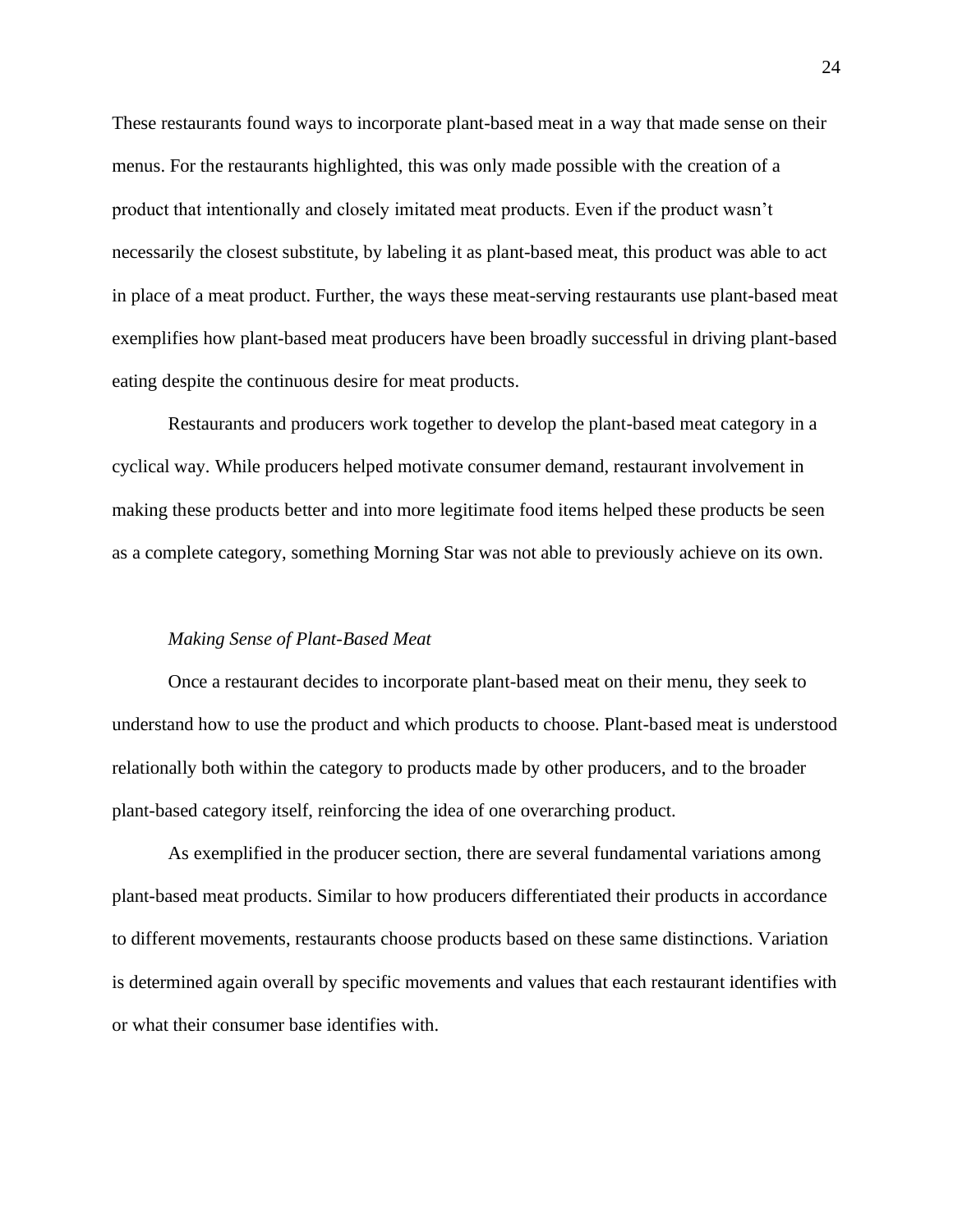One self-identifying 'plant-based' restaurant discussed their reasons for not choosing Impossible Meat sharing why this product did not align with the values of their restaurant.

Impossible will never be kosher just because of the way it's made. They'll just never be able to meet kosher certification standards. And, well, think what you may of kosher eating, whether you have that belief system of not...kosher certification really is a certification of cleanliness. I think that was the original intention. And that kind of says something about Impossible…hahah. It's kind of the in the middle between...yeah like it's just one of those Frankenstein foods. (Rest. #6, veg., B)

This first restaurant emphasizes the themes of 'health' and 'natural eating'. To them, it is more important to have a healthier, 'cleaner', less corporate and scientific product than something that is may come across as a more realistic animal-meat. The restaurant's identity as a solely plantbased restaurant exemplifies that these strong sentiments towards Impossible Meat may exist because their consumer base does not necessarily want a strong substitute.

A similar idea is shared by another restaurant that serves Beyond Meat.

We started with different patties like Impossible too. But for me as a chef it didn't make sense to bring a patty that looks like meat and tastes like meat… the people didn't like it. It was too much because it's red and there's blood in there. And the people were like no I will not eat it this, because I am vegetarian and I am vegan. And we discovered the Beyond. Like okay, different flavor and different texture and everything. (Rest. #2, omniv., B)

This restaurant appeals to the idea of their consumer base, choosing their products based on the existing vegetarian population, who presumably has distanced themselves from the idea of meat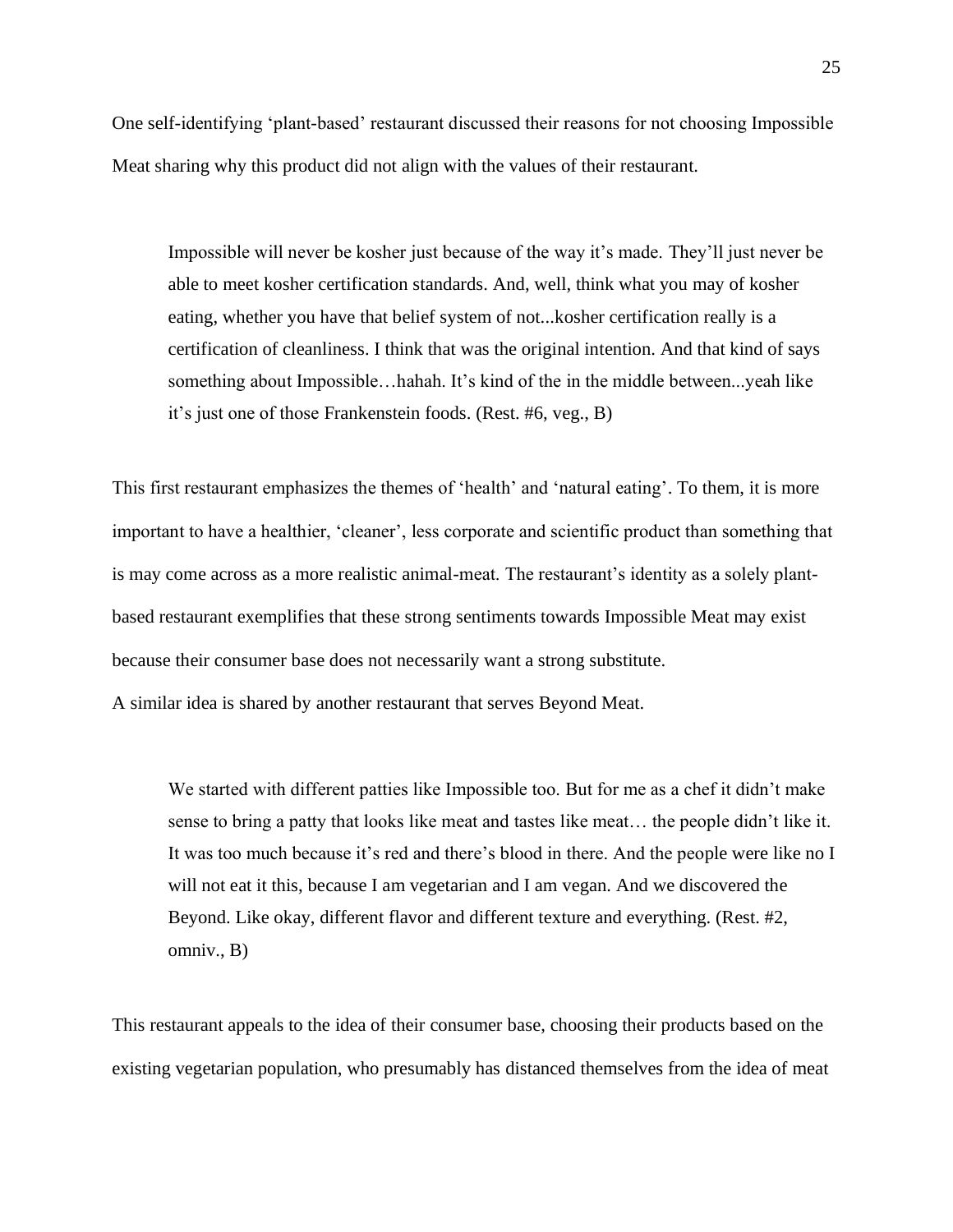already. Appealing to ideas from the vegan movement, this restaurant owner chose products that aligned with his customer bases' values.

Other restaurants chose to appeal to the small-business model of Bloodless Meatery. Emphasizing the importance of locality in their decision to have Bloodless Meatery supply their products, this restaurant illustrates their anti-corporate sentiment.

Local. So as a northeast business out of the products available, they're the best because fake meats and fake cheeses, all the stuff that we've tried coming from...because none of us are actually vegan… those we felt just represented the real thing the best. Yeah. And it was just the best option. They're fun, they're great people, we support them like we're always trying to feature stuff using their products even when we're not doing vegan week, and it's not a corporate entity either. (Rest. #5, omniv., M)

As this restaurant unpacked this idea, they pointed to other qualities of small-business including personal qualities 'fun' and 'great people' illuminated by the personal relationships that exist between the two businesses. Restaurants base their decisions on ethical priorities and then use their understandings of these products to incorporate them into their restaurant model and menu. These broad understandings created by producers on the basis of ethics allow create a foundation of meaning that restaurants can build on.

# **DISCUSSION AND CONCLUSION**

This research works to develop a comprehensive picture of how restaurant-producer interaction has influenced the development of the plant-based meat market. In doing so though, I illuminate the many differences between products, and immense heterogeneity within the plantbased meat category. The fundamental puzzle of plant-based meat is then how the product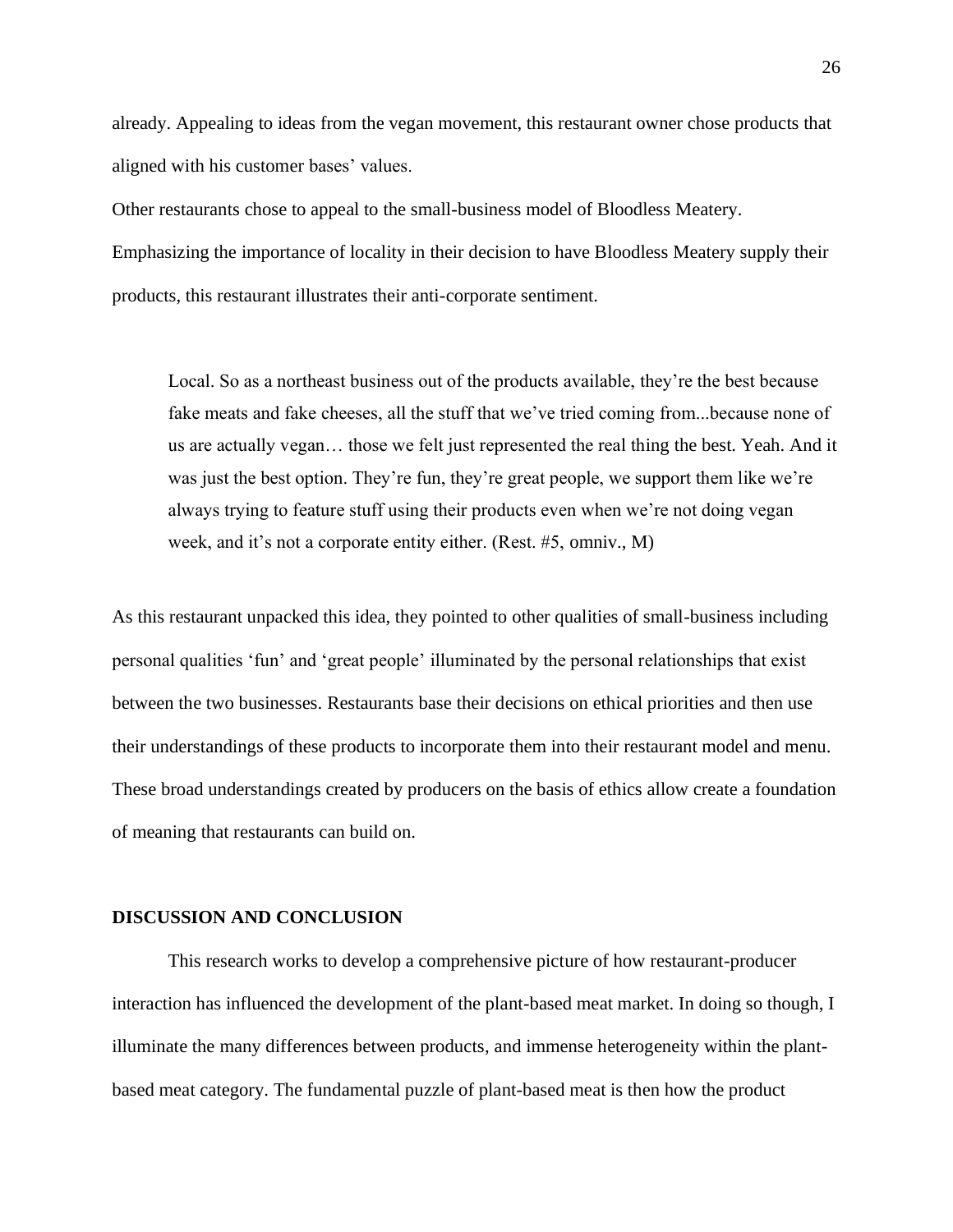category is able to maintain a cohesive product identity despite the variety in claims and understandings actors make about various products.

To summarize my findings, I first show how plant-based meat is unified and differentiated along ethical lines. This framework is what both producer and restaurants act within and allows for an interactive relationship between restaurants and producers to emerge. Producers present a desirable product for consumers, consumers demand this product from restaurants, restaurants choose products that align with their consumer's preferences, and further develop this product in the context of their menus to redefine what plant-based meat means. Allowing restaurants to choose and make sense of these products is as important as the product put out by producers and allows for different understandings of use for the product to emerge.

The foundation of both specific ethical movements and the broader idea of ethics itself have actively motivated, and continually work, to define the plant-based meat category. This idea is seen in three main ways. First, producers frame products to fit new consumer values in alignment with specific social movements. Secondly, producers are indirectly motivated by this ethical problem to innovate and create solutions for these ethical consumption in ways unique to innovations done in any previous cultural and social contexts. Lastly, restaurants who have been motivated to include plant-based meat by an ethical call from their consumers, identify and choose products from producers that fit both their client's needs and the needs for their restaurant.

Restaurants understand the associations to these ethical movements and exemplify the importance of these associations though their intentional choice of products. As restaurants work with the plant-based meat products they've selected, they provide these products a new venue to further grow and establish their individual and collective product identities. This role is

27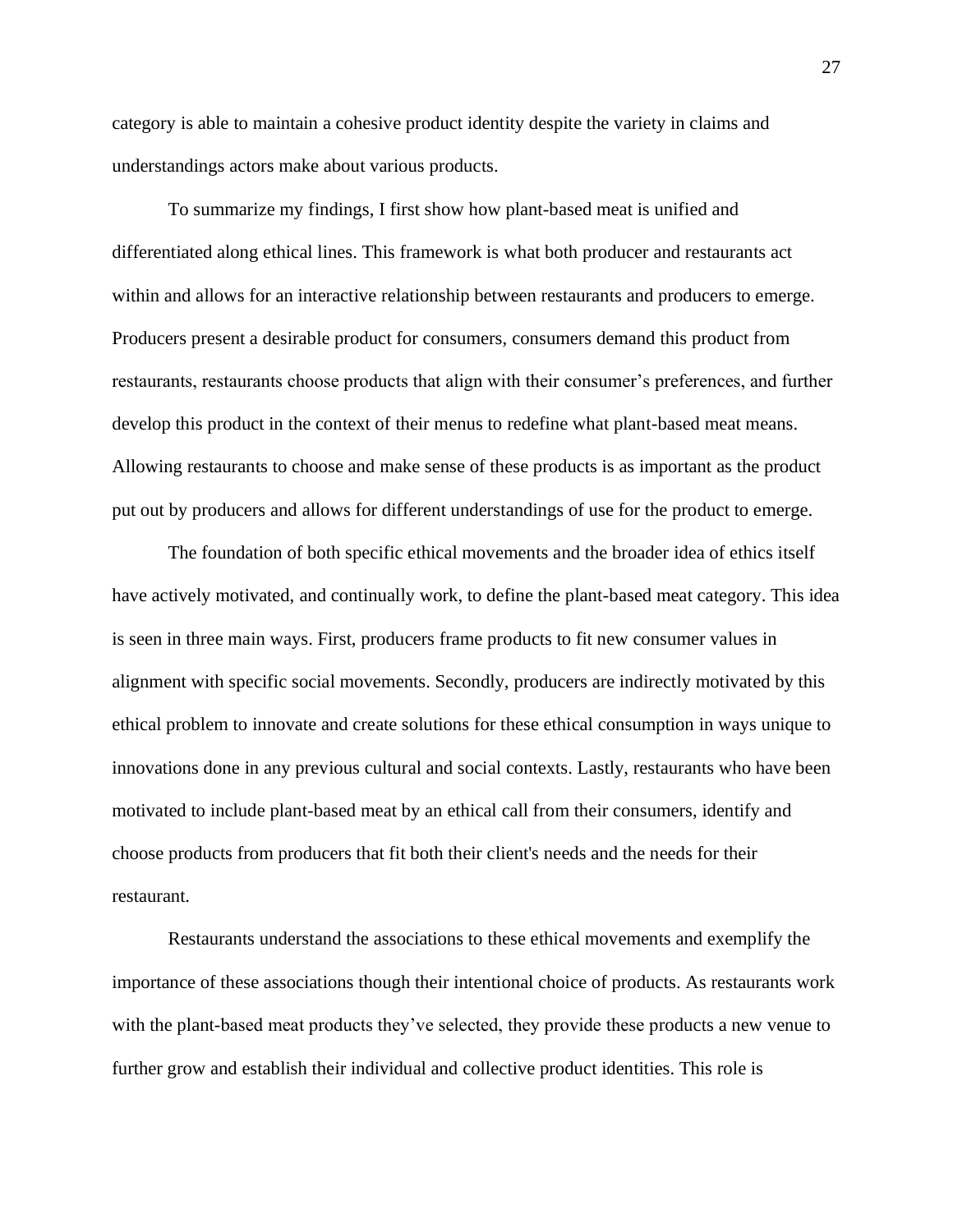important because it establishes restaurants as active 'tastemaker' participants in this market that help products establish legitimacy. Plant-based meat producers to this end intentionally develop products so that restaurants can fit them into their menus and solidify and unify their product's identity.

My overall findings reinforce the larger concept in the literature that market categories are developed though innovation and interested audiences. This work though bridges the existing ethical consumption and economic sociological literature by contributing three insights.

First, my research contributes insight into how values and status manifest when there are competing ethical projects in a category. The findings show that products from different plantbased meat producers are still seen as a unified market. Unlike other unified product categories that have clear orders of quality within the category though, plant-based meat is organized based on value designations that are assigned based on sub-product's identification to ethical projects. This idea can be seen in how restaurants choose which products to include on their menu. Considering them all under the plant-based meat category, they make their decisions about which products to use not by comparing them by quality directly but instead on their own restaurant's values. Producers in their self-identification of products similarly compared themselves to competitors on the basis of ethics and movements they were connected to. This framework provides a way to understand products in a category that on first glance appear incohesive.

Second, through examining the work of restaurants alongside producers, this research emphasizes the role of intermediaries in creating newly emergent product categories. I show that restaurant actors, through their immediate connection to consumers and role in transforming ingredients, are not only receptive to information from producers but also influence what producers put out and meld product messaging to directly influence the plant-based meat product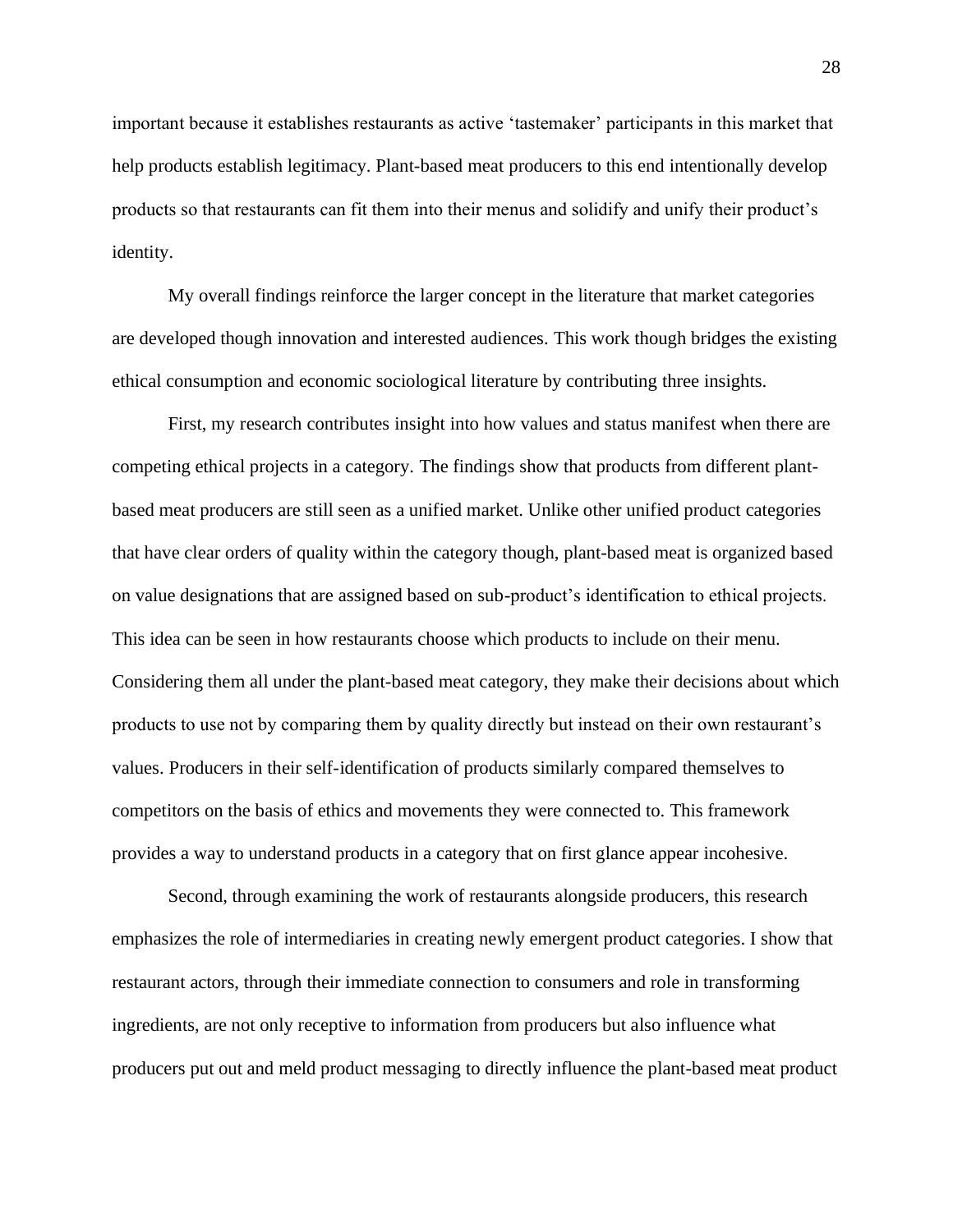identity. For example, the desire for plant-based meat to act more as an ingredient than a finished product motivated and dispersed the Impossible Meat brand and ethical product through hamburger restaurants. Beyond simply bringing exposure to products on menus, restaurants were involved in showing consumers how these products should be used and eaten, modeling a product that acted more like a meat-substitute and unifying the category. The powerful role of these actors in their efforts to demonstrate product features deserves more attention in the literature and carries implications on how firms can more effectively advertise and disperse product information.

Lastly, this work outlines the process of how a product moves towards legitimacy. I argue that that process of legitimacy develops through the intersection of various appeals to value and the work of intentional actors involved. I present the example of Morning Star to show a product that did not reach fully legitimize arguing Morning Star did not establish the plant-based meat category due to its weak ethical appeals and ineffective marketing towards restaurant industry participants. The need for a specific ethical agenda and actors that understand and show the public how products can be understood, is an underexplored part of the process in establishing legitimacy. This framework holds potential implications for companies and policymakers in efforts to create traction and success for new products and ideas.

Overall, this project begins research on the increasingly relevant and growing new plantbased meat industry. There are implications for these results. A thread running through my findings is the importance of broadening the concept of innovation. This work shows that recognizing and embracing innovation may be part of a process that opens up many new product opportunities to solve a variety of problems. Meat-based eating has begun to be questioned more broadly and the ways the plant-based meat category has had success in catering to new groups of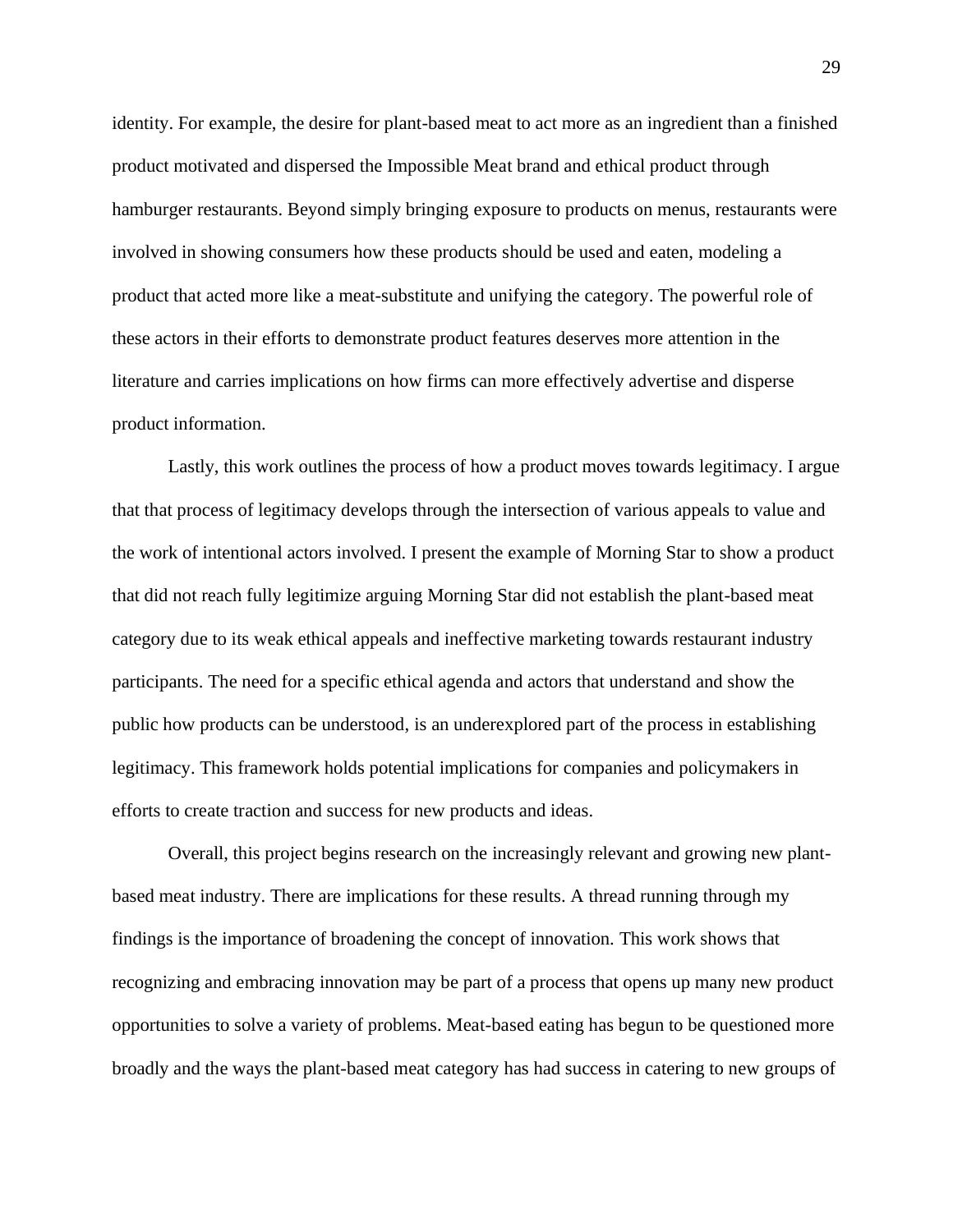consumers shows that re-labeling perhaps 'science project'-y or traditionally eaten products like seitan can traction in our current cultural context. As we think about replacing less-sustainably produced food products or addressing needs like food security moving into the future, marketing even more radical products like lab-meat seems doable. These unique implications serve to motivate future research on this topic.

Plant-based meat is in many ways a unique and niche market but, its qualities do resemble other emerging appeals to social agendas. The findings from this research on product differentiation and the roles of actors in constructing legitimate markets motivate future research in the realms of category formation and social movements. In a moment increasingly attracted to the profitization of social movements, this research begins to suggest reasons these might succeed or fail. Future work investigating other growing trends and movements should be done to understand the viability of long-term impact of the 'ethical' model. Additionally, this work brings attention to the different audiences reached when there are differences in ethical appeals. Future research should investigate whether this differentiation can complexify the role of status in critiques of ethical consumption and investigate whether this impacts who is excluded from these current movements. Looking beyond plant-based markets, the ideas this research presents on the existence of product differentiation in emerging markets in addition to developed markets should be tested for different, less segmented markets. Lastly, because plant-based meat currently holds novelty as an 'ethical product', whether restaurants integrate other products in the way this paper suggests is an important potential area for future research.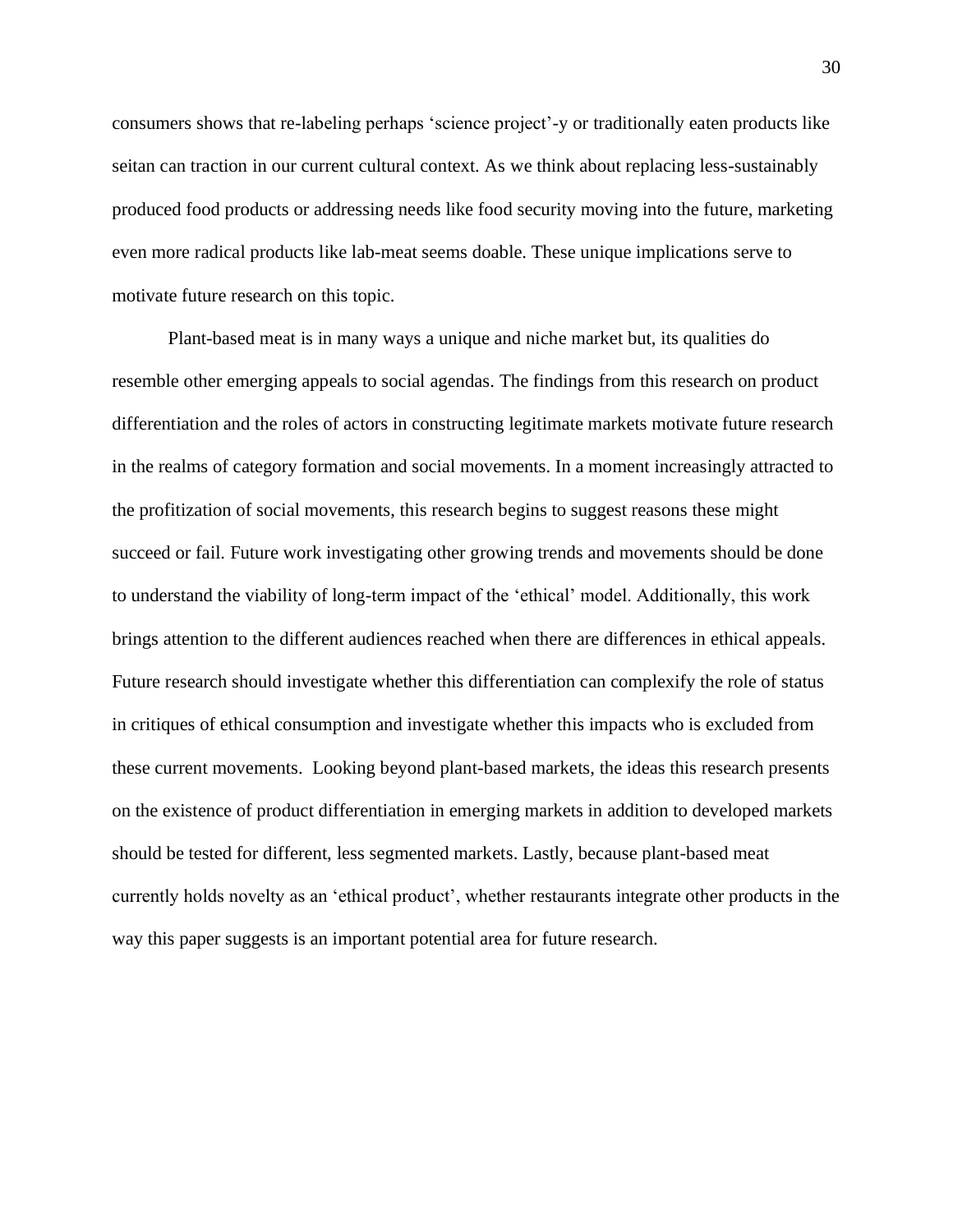#### **References**

- Aspers, Patrik and Nigel Dodd, eds. 2015. *Re-Imagining Economic Sociology*. First ed. Oxford, United Kingdom: Oxford University Press.
- Barman, Emily. 2016. *Caring Capitalism: The Meaning and Measure of Social Value*. Cambridge etc.: Cambridge university press.
- Barnett, Clive, Nick Clarke, Paul Cloke, and Alice Malpass. 2005. "The Political Ethics of Consumerism." *Consumer Policy Review* 15(2):45–51.
- Boltanski, Luc and Thévenot Laurent. 2006. *On Justification: Economies of Worth*. Princeton: Princeton University Press.
- Bourdieu, Pierre. 1984. *Distinction: A Social Critique of the Judgement of Taste*. London: Routledge & Kegan Paul.
- Burt, Ronald S. 2004. "Structural Holes and Good Ideas." *American Journal of Sociology* 110(2):349-399. Retrieved Sep 22, 2021

[\(https://www.proquest.com/socabs/docview/60531974/EF2EA19AB43E46D2PQ/1\)](https://www.proquest.com/socabs/docview/60531974/EF2EA19AB43E46D2PQ/1).

- Chiles, Robert M., and Amy J. Fitzgerald. 2018. "Why is Meat so Important in Western History and Culture? A Genealogical Critique of Biophysical and Political-Economic Explanations." *Agriculture and Human Values* 35(1):1-17 (https://www.proquest.com/scholarly-journals/why-is-meat-so-important-westernhistory-culture/docview/2003307326/se-2?accountid=12205). doi: http://dx.doi.org/10.1007/s10460-017-9787-7.
- Emily, Huddart K., John R. Parkins and Josée Johnston. 2018. "Food Activists, Consumer Strategies, and the Democratic Imagination: Insights from Eat-Local Movements." *Journal of Consumer Culture* 18(1):149-168. Retrieved Sep 22, 2021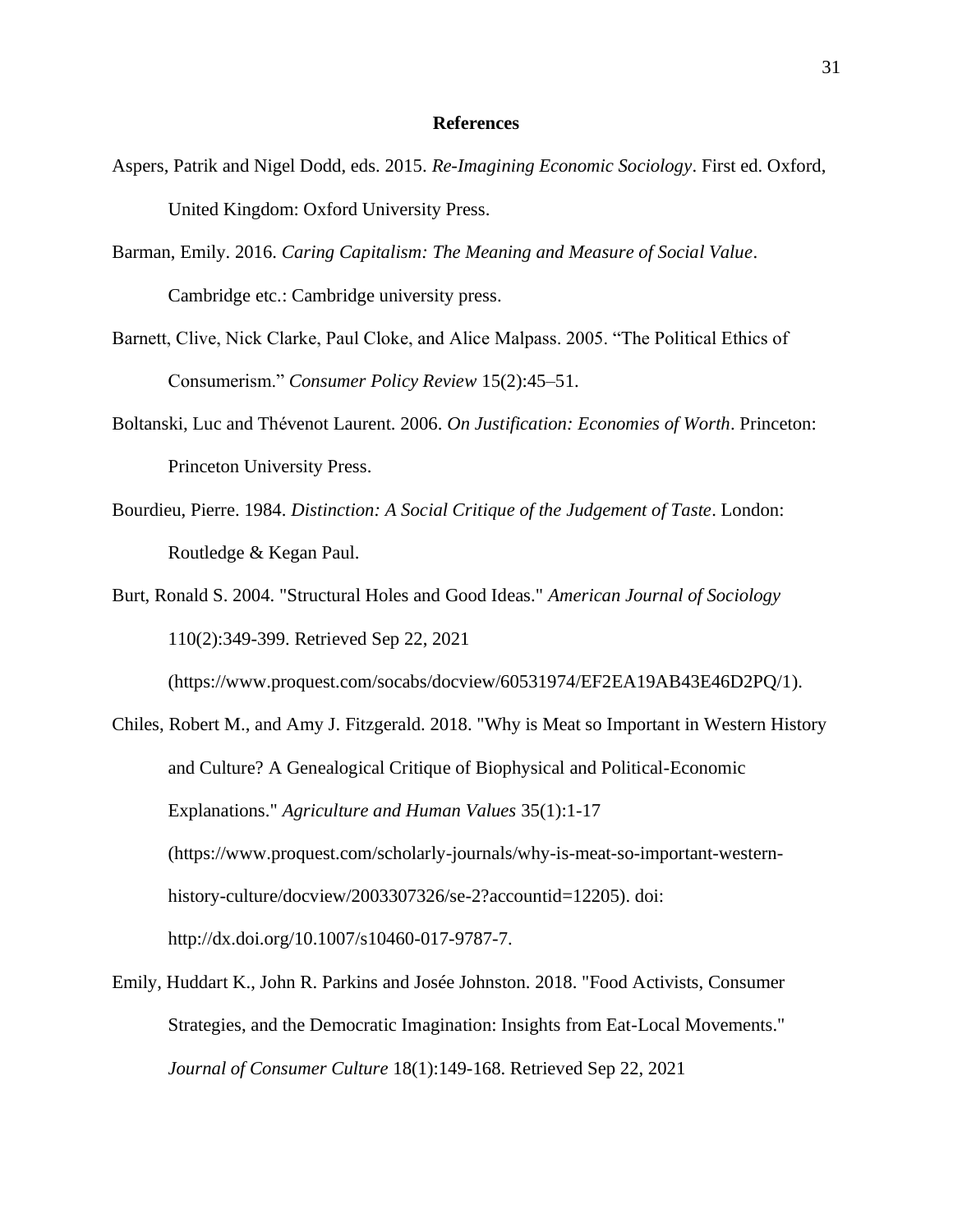[\(https://www.proquest.com/socabs/docview/1990712510/DAA24B0918BA4307PQ/1\)](https://www.proquest.com/socabs/docview/1990712510/DAA24B0918BA4307PQ/1). doi: http://dx.doi.org/10.1177/1469540516659125.

Forge, Tiffany La. 2021. "The Top 21 Food Trends of 2021." *Cozymeal*. Retrieved September 23, 2021

(https://www.cozymeal.com/magazine/food-trends-2021).

Gheihman, Nina. 2021. "Veganism as a Lifestyle Movement." *Sociology Compass* 15(5). Retrieved Sep 22, 2021 [\(https://www.proquest.com/socabs/docview/2526041582/C2A403F0FA614487PQ/1\)](https://www.proquest.com/socabs/docview/2526041582/C2A403F0FA614487PQ/1).

doi: [http://dx.doi.org/10.1111/soc4.12877.](http://dx.doi.org/10.1111/soc4.12877)

- Greenebaum, Jessica, and Brandon Dexter. 2018. "Vegan Men and Hybrid Masculinity." *Journal of Gender Studies* 27(6):637-648. Retrieved Sep 22, 2021 [\(https://doi.org/10.1080/09589236.2017.1287064\)](https://doi.org/10.1080/09589236.2017.1287064). doi: 10.1080/09589236.2017.1287064.
- Hobson, K. 2006. "Bins, Bulbs, and Shower Timers: On the 'Techno-Ethics' of Sustainable Living.". Retrieved Sep 22, 2021. doi: 10.1080/13668790600902375. IFT. "Top 10 Food Trends of 2021." *IFT.org*. Retrieved September 23, 2021 (https://www.ift.org/news-and-publications/food-technologymagazine/issues/2021/april/features/ top-10-food-trends-of-2021).
- Jensen, Michael. 2010. "Legitimizing Illegitimacy: How Creating Market Identity Legitimizes Illegitimate Products." *Research in the Sociology of Organizations* 31:39-80. Retrieved Sep 22, 2021,

[\(https://www.proquest.com/socabs/docview/856404358/46EFA376875843B1PQ/1\)](https://www.proquest.com/socabs/docview/856404358/46EFA376875843B1PQ/1). doi: [http://dx.doi.org/10.1108/S0733-558X\(2010\)0000031004.](http://dx.doi.org/10.1108/S0733-558X(2010)0000031004)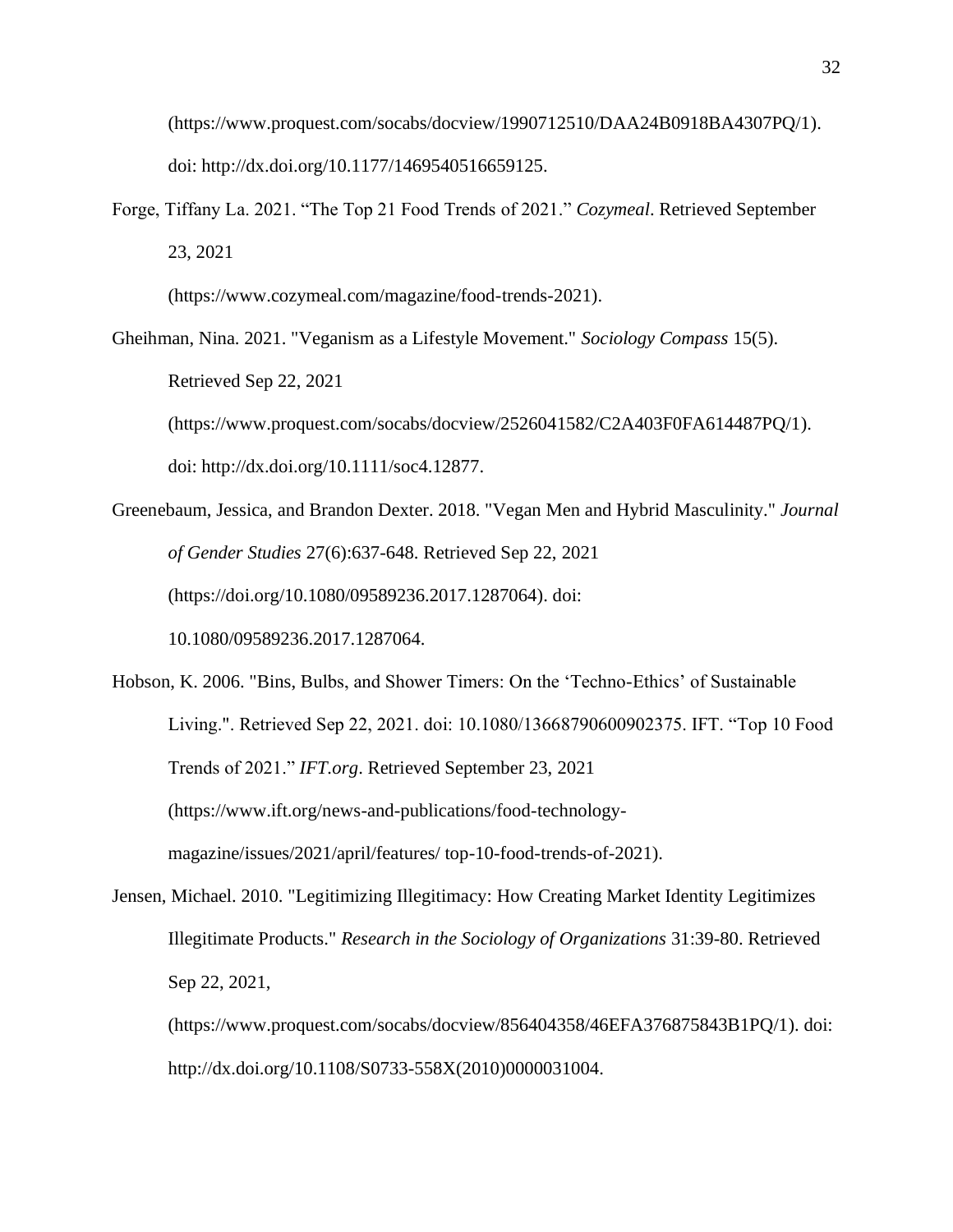- Johnston, Josee, Michelle Szabo, and Alexandra Rodney. 2011. "Good Food, Good People: Understanding the Cultural Repertoire of Ethical Eating." *Journal of Consumer Culture* 11(3):293–318.
- Lewis, Tania and Emily Potter. 2011. *Ethical Consumption : A Critical Introduction*. Milton Park, Abingdon, Oxon: Routledge.
- Littler, Jo. 2009. *Radical Consumption : Shopping for Change in Contemporary Culture*. Maidenhead (Berkshire, England): Open University Press.
- Luck, Philip, Paula Brush and Linda Geren. 2007. "Consuming Food, Consuming Culture: A Qualitative Exploration of Race and 'Texts of Meat'." *Southern Sociological Society* (https://www.proquest.com/conference-papers-proceedings/consuming-foodculture-qualitative-exploration/docview/61757612/se-2?accountid=12205).
- Navis, Chad, and Mary Ann Glynn. 2010. "How New Market Categories Emerge: Temporal Dynamics of Legitimacy, Identity, and Entrepreneurship in Satellite Radio, 1990- 2005." *Administrative Science Quarterly* 55, no. 3 (2010): 439–71. http://www.jstor.org/stable/41149175.
- Piper, Kelsey. 2020. "Can You Guess Which Americans Are Most into Plant-Based Meat?" *Vox*. Retrieved April 6, 2022 (https://www.vox.com/future-perfect/2020/1/29/21110967/galluppoll-plant-based-meat-vegan-climate-animals).

PRNewswire. Plant-Based Meat Market Size to REACH \$13.8 Billion By 2027, Owing to Rising Adoption of Vegetarian Eating Habits Among Fitness Aware CONSUMERS: Million Insights."*Plant-Based Meat Market Size To Reach \$13.8 Billion By 2027, Owing To Rising Adoption Of Vegetarian Eating Habits Among Fitness Aware Consumers | Million Insights*. Retrieved September 23, 2021 (https://www.prnewswire.com/news